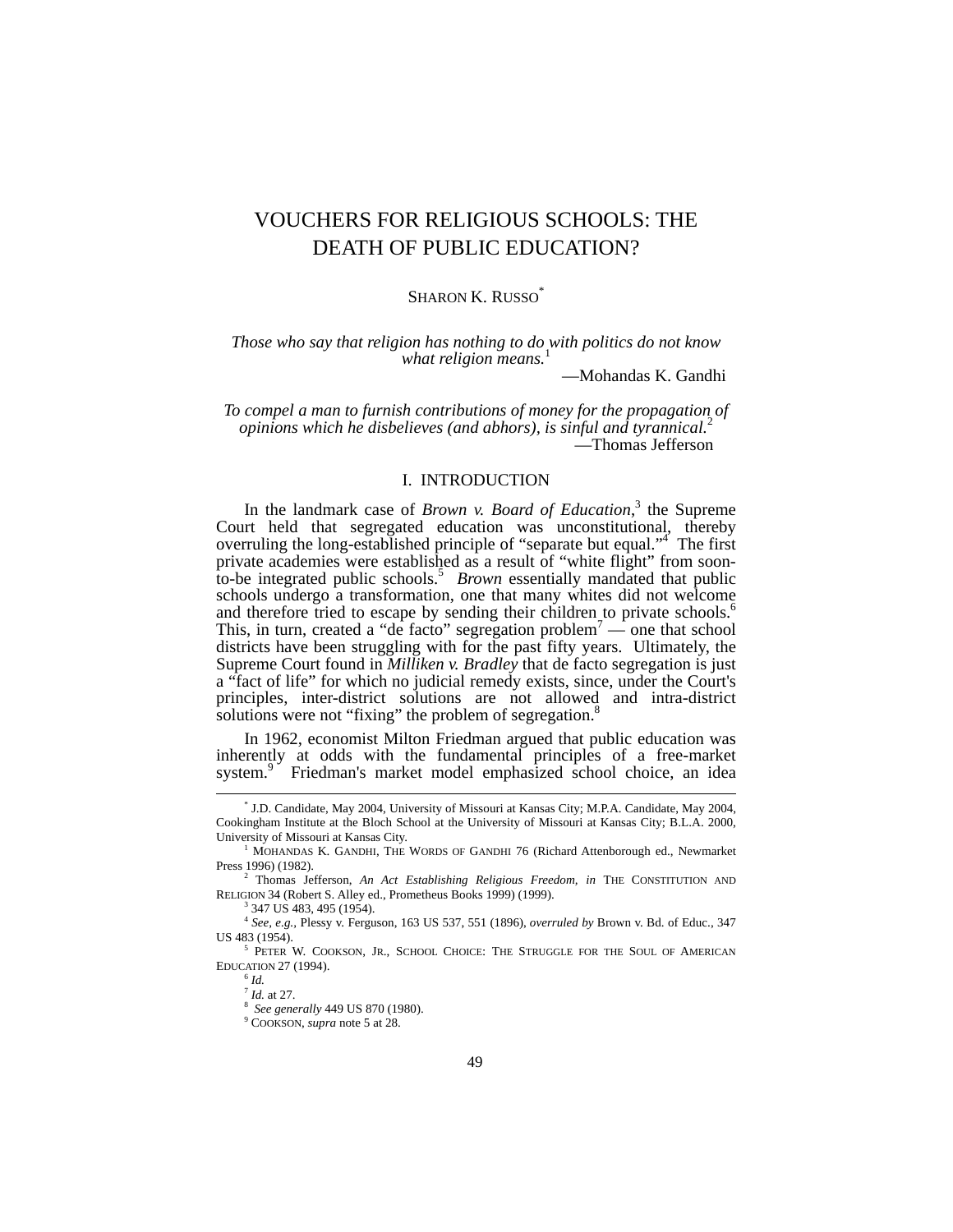which, according to one scholar, "emerged from the back offices of policy think tanks" and later found a home in the policies of the Reagan administration.<sup>10</sup> During the Reagan era, new-right conservatives formed a coalition with Protestant evangelicals, gaining power in national politics and forging new alliances with the U.S. Department of Education and the Reagan administration.<sup>11</sup> Thereafter, the Department of Education "shifted" its emphasis away from public education and . . . toward private education."<sup>12</sup> In 1992, the Department issued a booklet entitled "Getting" Started — How Choice Can Renew Your Public Schools," as well as a report entitled "Civil Rights and Parental Choice," an unabashed endorsement of school choice, that called school choice "every American's birthright — every American's civil right."<sup>[13](#page-1-3)</sup>

The Friedman marketing concept gained yet more steam with the 1990 publication of "Politics, Markets, and American Schools," co-authored by John E. Chubb and Terry M. Moe.<sup>14</sup> Chubb and Moe regarded school choice as a panacea, a cure for all the ills that had befallen public schools.<sup>15</sup> According to Peter Cookson, this market idea was consistent with a belief system that embraced market principles as a reflection of the "good life." He posits, "the melting-pot ideal that had animated belief in public education slipped from public consciousness, so that collective responsibilities were easy to deny."<sup>16</sup> The popularity of the market-concept further led to the rise of a large number of school-choice lobbyists.<sup>17</sup> The debate became part of the political landscape<sup>18</sup> and culminated in the decision of *Zelman v. Simmons-Harris*[19](#page-1-9) in 2002, an apparent victory for the school-choice advocates and a defeat for public schools.

Part II of this Article traces the history of the Supreme Court's interpretation of the Establishment Clause. It then discusses the *Zelman* case and holding. The potential impact to individual states will be explored in the context of the "Blaine" amendments, which are included in many state constitutions.<sup>20</sup> In many states, it is unlikely that vouchers would pass muster under state constitutions.

In Part III, this Article discusses the implications of the *Zelman* decision, presenting sociopolitical and experiential data from jurisdictions that have used vouchers. This data reveals the current and past state of public school education, the results that can ensue when public schools lose funding, and, most importantly, what the *Zelman* decision will mean for the resegregation of public schools.

<span id="page-1-8"></span><sup>18</sup> *Id.*

<span id="page-1-0"></span> <sup>10</sup> *Id.* at 29.

<span id="page-1-1"></span><sup>11</sup> *Id.* at 29-30.

<span id="page-1-2"></span><sup>12</sup> *Id.* at 30. <sup>13</sup> *Id.*

<span id="page-1-3"></span>

<span id="page-1-4"></span> $\frac{14}{15}$  *Id.* at 36.

<span id="page-1-6"></span><span id="page-1-5"></span><sup>15</sup> *Id*. 16 *Id.* at 37.

<span id="page-1-7"></span> $^{17}$  *Id.* 

<span id="page-1-9"></span> $19$  536 US 639 (2002).

<span id="page-1-10"></span><sup>20</sup> *See infra* Part II (A).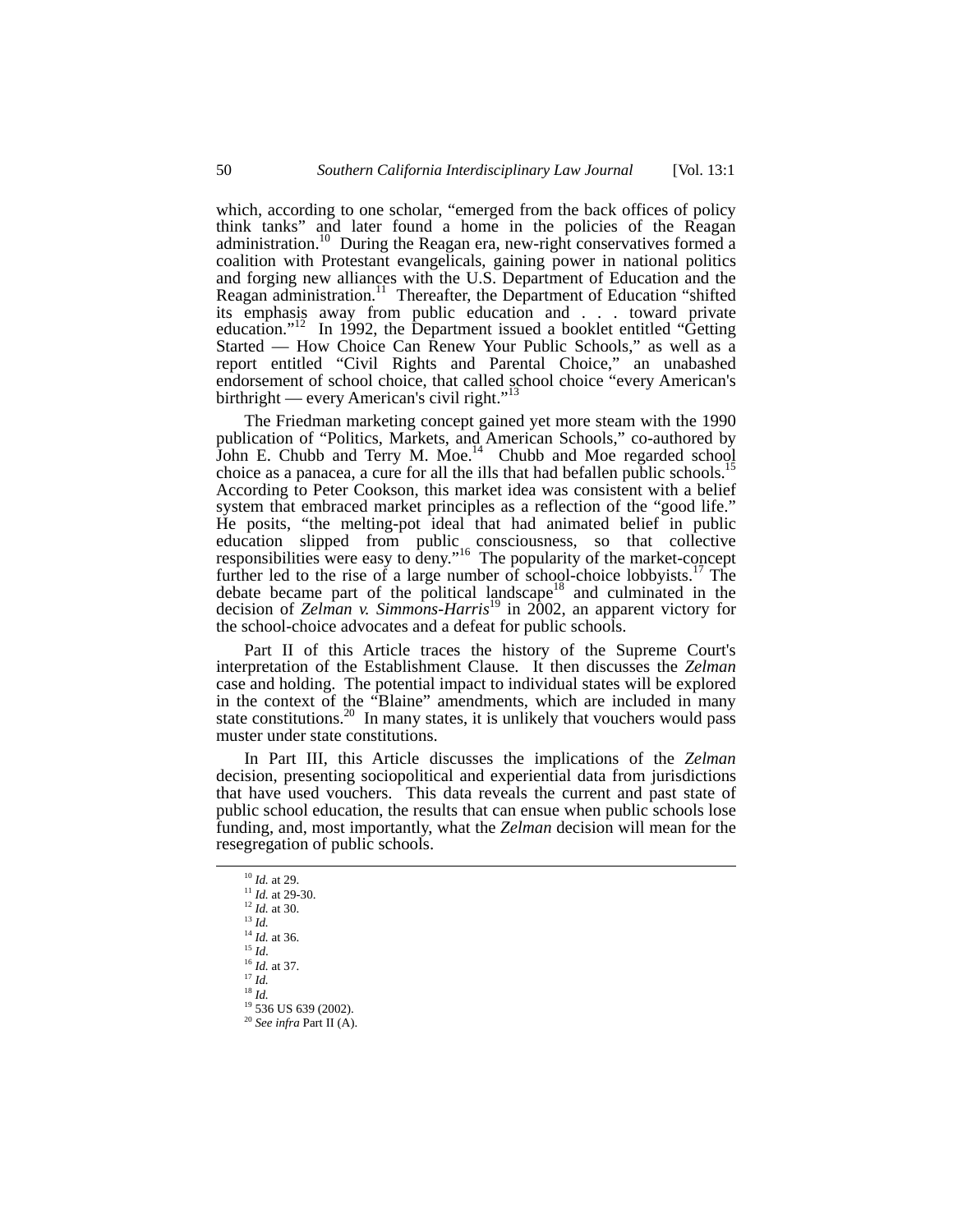This Article contends, and the data corroborate, that voucher programs will not improve student performance. Research demonstrates a disturbing problem of the lack of public accountability by private voucher schools. Given that desegregation efforts have been deteriorating over the past twelve years, the Article empirically shows that vouchers will only hasten the resegregation of public schools. Vouchers constitute poor public policy because, despite a few students benefiting from the use of vouchers, the overall impact to public education and to the long-held goal of desegregation in America is too high a price to pay. In short, vouchers are detrimental to the fundamental interests of the vast majority of students.

# II. SUPREME COURT ESTABLISHMENT CLAUSE INTERPRETATION BEFORE *ZELMAN*

*Everson v. Board of Education*<sup>21</sup> is the baseline from which Establishment Clause jurisprudence has grown over the last fifty-five years. The Court held that "no tax in any amount, large or small, can be levied to support any religious activities or institutions . . . in whatever form they may adopt to teach or practice religion."<sup>22</sup> This baseline eroded to such an extent that, today, the Court finds that state taxpayer money may flow to sectarian schools in the form of indirect voucher payments for education without offense to the Establishment Clause.<sup>23</sup> The *Everson* holding is now a dead-letter. Separation between church and state is no more. Many commentators have termed this shift as "accommodationist,"<sup>24</sup> while others characterize it as little more than further politicization of the "least dangerous branch."<sup>25</sup> Some commentators warn that if religious Some commentators warn that if religious

<span id="page-2-0"></span><sup>&</sup>lt;sup>21</sup> *See generally* 330 US 1 (1947).<br><sup>22</sup> *Id.* at 16.

<span id="page-2-1"></span>

<span id="page-2-3"></span><span id="page-2-2"></span><sup>22</sup> *Id.* at 16. 23 *See* Zelman, 536 US at 662.

<sup>24</sup> *See, e.g.*, Vincent Blasi, *School Vouchers and Religious Liberty: Seven Questions from Madison's Memorial and Remonstrance*, 87 CORNELL L. REV. 783, 807 (2002) (arguing that failure to enact vouchers for religious schools constitutes a violation of religious liberty); Jesse Choper, *Symposium on Law in the Twentieth Century: A Century of Religious Freedom*, 88 CAL. L. REV. 1709, 1720 (2000) (arguing that pre-Zelman Establishment Clause jurisprudence lacked "neutrality" towards religion); Charles J. Russo & Ralph D. Mawdsley, *Vouchers Before the Supreme Court: Prediction and Implications*, WEST'S EDUC. L. REP. 555, 563 (June 6, 2002) (predicting that the Supreme Court would hold vouchers constitutional because vouchers give "poor" parents school choice). 25 *See, e.g.*, Lawrence Hamermesh, *Zelman v. Simmon-Harris and the Politicization of Religion*,

<span id="page-2-4"></span><sup>20</sup> DEL. LAW. 6 at n.16 (2002) (pointing out that vouchers will give rise to infighting between religious sects vying for public money, a phenomenon that is seen in countries with an established national religion and dissident groups); Martha Minow, *Reforming School Reform*, 68 FORDHAM L. REV. 257, 265 (1999) (arguing that the school choice movement arises not from failure of school reform, but rather "from indifference to well-documented problems faced by other reform efforts"); James E. Ryan & Michael Heise, *The Political Economy of School Choice*, 111 YALE L.J. 2043, 2048 (2002) (arguing that unless suburban schools are included within the scope of voucher programs, that is an interdistrict rather than intradistrict scope, vouchers will not solve racial and socioeconomic integration issues).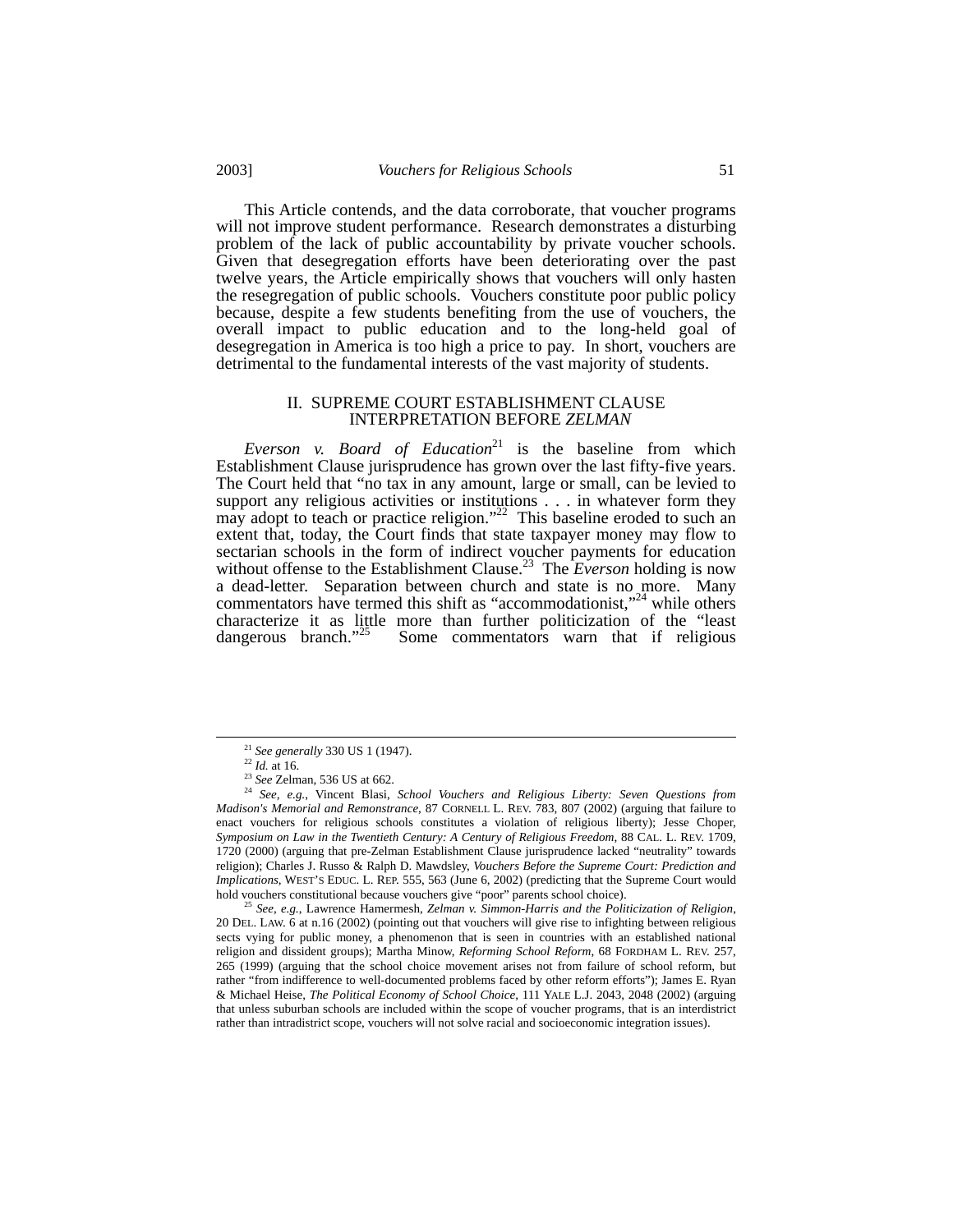institutions accept public money they may be forced to become publicly accountable, which would be a "poison pill" for religious institutions.<sup>[26](#page-3-0)</sup>

In *Everson*, the Court upheld a New Jersey law that reimbursed public and parochial school parents for the costs of transporting their children to school.<sup>27</sup> The Court viewed this benefit to parochial schools as equivalent to other government services that are provided to religious organizations, such as police and fire protection, sewers, highways, and sidewalks.<sup>28</sup> Justice Black, writing for the Court, stated that the First Amendment "requires the state to be neutral in its relations with groups of religious believers and non-believers; it does not require the state to be their adversary. State power is no more to be used so as to handicap religions than it is to favor them."<sup>29</sup> But, the Court indicated that it would not hesitate to defend the Jeffersonian "wall" of separation between church and state, warning that it would not "approve the slightest breach."<sup>[30](#page-3-4)</sup>

In 1971, the Court articulated a three-pronged test for Establishment Clause jurisprudence in *Lemon v. Kurtzman*. [31](#page-3-5) The Court found that the purpose of the Establishment Clause was to protect against government sponsorship of religion, financial support of religion, and "active involvement of the sovereign in religious activity."[32](#page-3-6) The *Lemon* test has three requirements: first, the "statute must have a secular legislative purpose; second, its principal or primary effect must be one that neither advances nor inhibits religion; [and] finally, the statute must not foster an excessive government entanglement with religion."[33](#page-3-7) In *Lemon*, the Court found that the statutes being challenged violated the Establishment Clause because they subsidized and supplemented the salaries of parochial school teachers to teach secular subjects.<sup>34</sup> The third prong of the *Lemon* test was not satisfied because "the substantial religious character" of the benefited parochial schools gave "rise to entangling church-state relationships of the kind the Religion clauses sought to avoid."

*Committee for Public Education and Religious Liberty v. Nyquist* [36](#page-3-10) involved a challenge to a New York statute that provided for "direct money grants from the state to . . . nonpublic schools to be used for the maintenance and repair of school facilities and equipment" and additionally provided tuition reimbursements and state income tax relief to parents of

<span id="page-3-0"></span> <sup>26</sup> *See, e.g.*, Stephen Macedo, *The Constitution of Civil Society: Religion and Civic Education Constituting Civil Society: School Vouchers, Religious Non-profit Organizations, and Liberal Public Values, 75 CHI.-KENT L. REV. 417, 438 (2000).*<br><sup>27</sup> *See 330 US at 18.* 

<span id="page-3-1"></span>

<span id="page-3-2"></span><sup>&</sup>lt;sup>28</sup> *See id.* at 17-18.

<span id="page-3-3"></span><sup>29</sup> *Id.* at *18.*

<span id="page-3-4"></span><sup>30</sup> *Id.*

<span id="page-3-5"></span> $31$  403 US 602, 612 (1971).

<span id="page-3-6"></span><sup>32</sup> *Id.* at 612 (*citing* Walz v. Tax Comm'n, 397 US 664, 668 (1970)).

<span id="page-3-7"></span><sup>33</sup> *Id.* at 612-13 (*citing* Bd. of Educ. v. Allen, 392 US 236, 243 (1968)).

<span id="page-3-8"></span><sup>34</sup> *Id.* at 607.

<span id="page-3-9"></span><sup>35</sup> *Id.* at 616.

<span id="page-3-10"></span><sup>36 413</sup> US 756 (1973).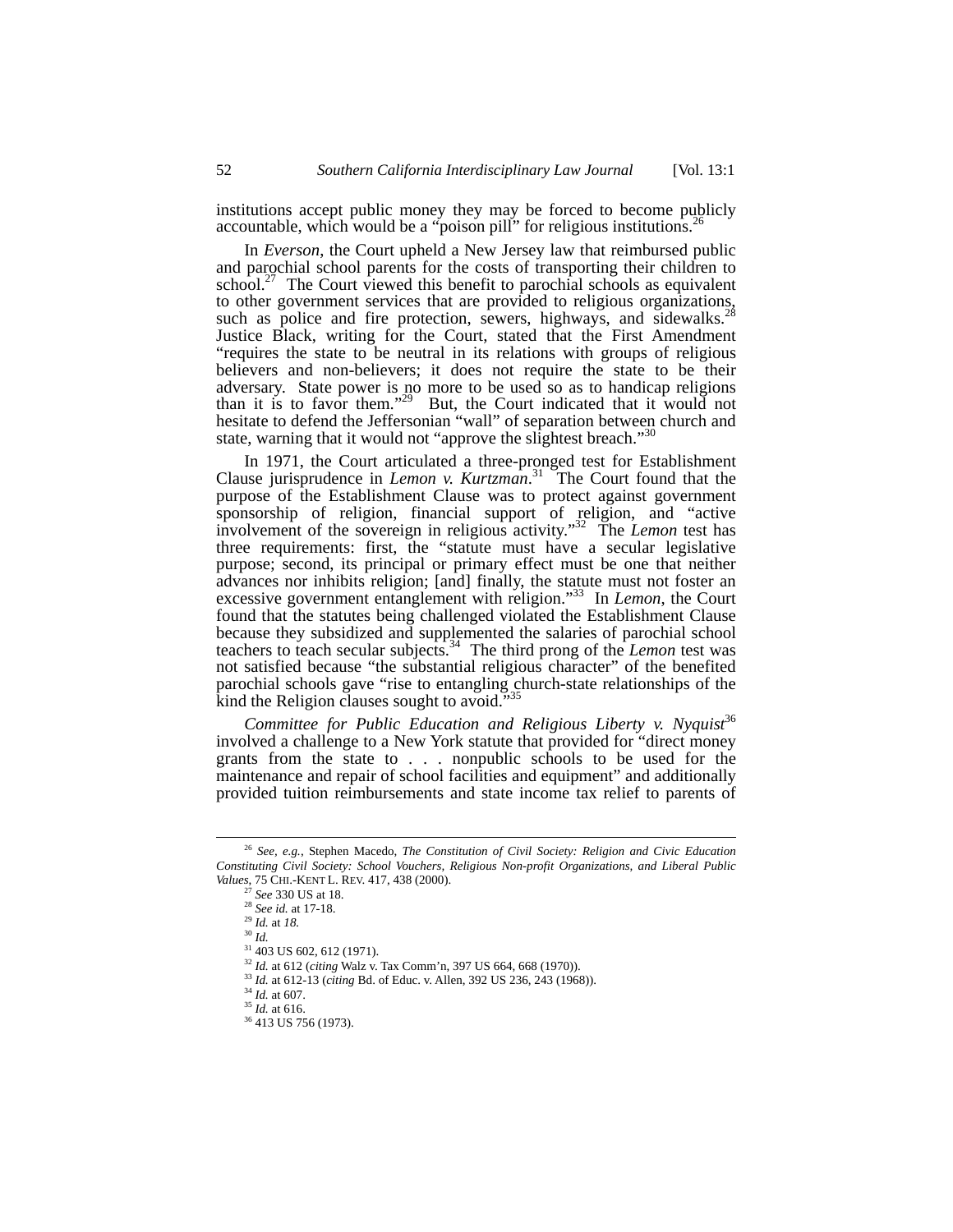children attending elementary or secondary nonpublic schools.<sup>37</sup> The Court held that the maintenance and repair provisions were invalid under the Establishment Clause because they had a primary effect of advancing religion. Since "no attempt [was] made to restrict payments to . . . the upkeep of facilities used exclusively for secular purposes," the tuition reimbursement provisions were invalid for similar reasons.<sup>38</sup> Moreover, the tax relief provisions for parents of nonpublic school children were insufficiently "restricted to assure that [they would] not have the impermissible effect of advancing the sectarian activities of religious schools."<sup>3</sup>

The Court determined that the statute was not "sufficiently restricted to assure that it [would] not have the impermissible effect of advancing the sectarian activities of religious schools<sup> $\overline{r}$ </sup> and violated the First Amendment's Establishment Clause.<sup>40</sup> The state tuition reimbursement program to The state tuition reimbursement program to parents of children attending elementary or secondary nonpublic schools, without restrictions on the parents' use of the reimbursements, violated the Establishment Clause because "the challenged sections have the impermissible effect of advancing religion," specifically Catholicism.<sup>41</sup> Direct aid to sectarian schools was invalid "[i]n the absence of an effective means of guaranteeing that the state aid derived from public funds [would] be used exclusively for secular, neutral, and nonideological purposes.' Without such restriction, the state aid would amount to direct government support of religious schools. $43$  Importantly, even though the tuition reimbursements were paid to the parents rather than to the sectarian schools directly, these payments were found to violate the second prong of the *Lemon* test because the effect of the reimbursement was to provide an unconstitutional government subsidy to religious schools.<sup>44</sup> The money paid to the parents was regarded as only one factor in the *Lemon* analysis because "the effect of the aid is unmistakably to provide desired financial support for nonpublic, sectarian institutions."<sup>45</sup>

*Nyquist* was the last of the cases strictly construing the Establishment Clause, and, in 1983, *Mueller v. Allen* evidenced a trend toward allowing government money to flow to religious institutions.<sup>46</sup> The Court held that a state statute that allowed state taxpayers to deduct expenses incurred in sending their children to private, religious schools was constitutionally permissible because the deduction was "ultimately controlled by the private choices of individual parents [and was] neutrally available" to all parents.<sup>47</sup>

- <span id="page-4-0"></span>37 *Id.* at 762.
- <span id="page-4-1"></span><sup>38</sup> *Id.* at 774. <sup>39</sup> *Id.* at 794.
- <span id="page-4-3"></span><span id="page-4-2"></span>
- $\stackrel{40}{\scriptstyle 41}$   $\stackrel{Id.}{\scriptstyle Id.}$
- <span id="page-4-5"></span><span id="page-4-4"></span>
- <sup>41</sup> *Id*. 42 *Id.* at 780. <sup>43</sup> *Id.* at 786.
- <span id="page-4-7"></span><span id="page-4-6"></span><sup>44</sup> *Id.* at 780.
- <span id="page-4-8"></span><sup>45</sup> *Id.* at 783.
- <span id="page-4-9"></span>46 463 US 388 (1983).
- <span id="page-4-10"></span><sup>47</sup> *Id.* at 400.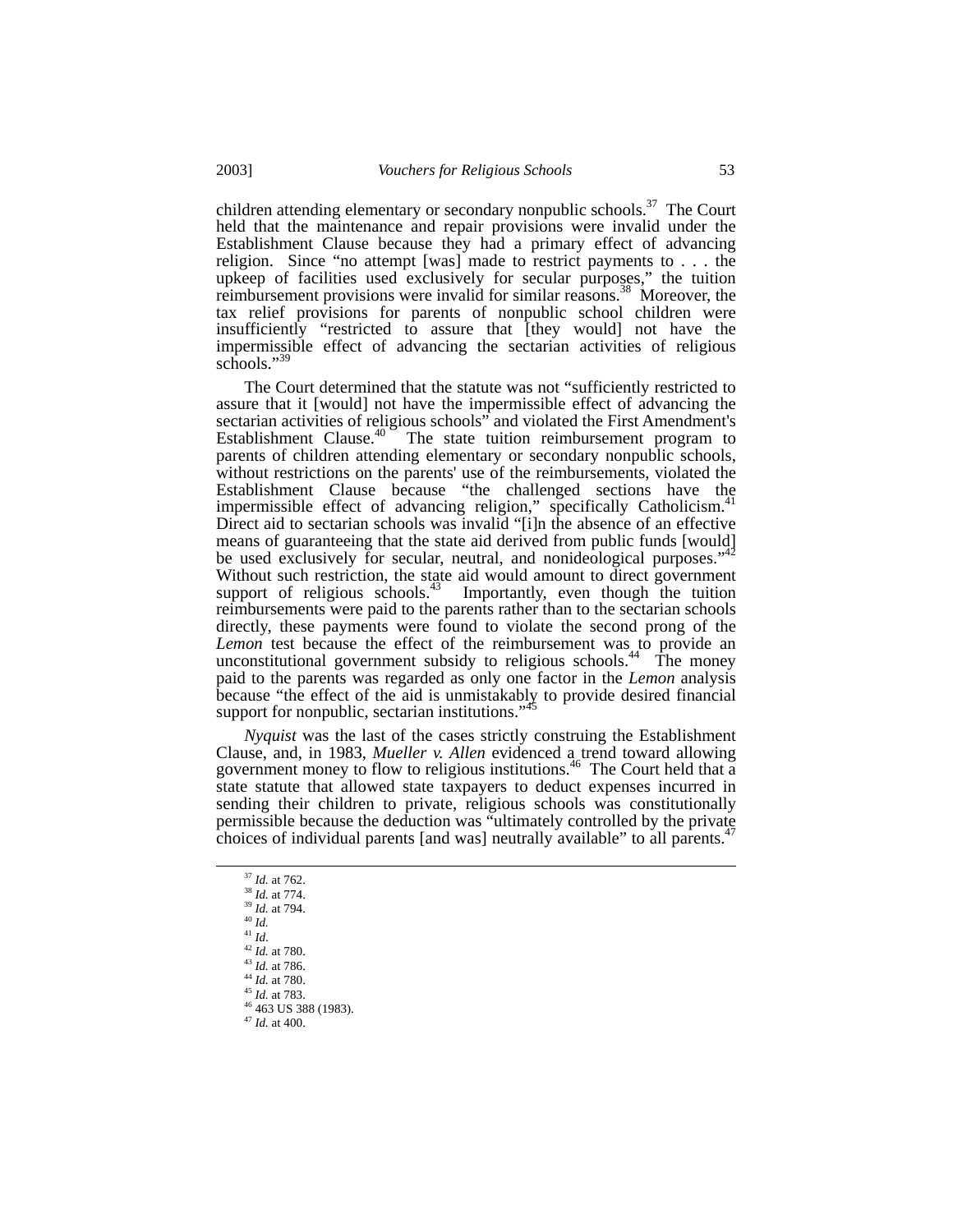The Court reached this result because the program allocated resources on a neutral basis and the money flowing to religious schools was indirect even though 96% of the tax deductions were used by parents whose children attended religious schools.<sup>48</sup> This was the beginning of the end for the *Lemon* test.

The trend continued three years later in *Witters v. Washington Department of Services for the Blind*, [49](#page-5-1) where the Court held that state funds which provided a blind student's seminary training at a Christian college did not violate the Establishment Clause.[50](#page-5-2) In *Witters*, the recipient made a "private choice" to use his funds at this particular college and the program created no financial incentives for the recipient to use his funds at a religious school.<sup>51</sup> Utilizing the *Lemon* test, the Court found that the first two prongs were satisfied because the program was secular in nature and because "no more than a minuscule amount of the aid awarded . . . [was] likely to flow to religious education."<sup>52</sup> The money was used as one might expect a taxpayer to use a tax refund, in that "any aid provided under Washington's program that ultimately flows to religious institutions does so only as a result of the genuinely independent and private choices of aid recipients."<sup>[53](#page-5-5)</sup> No evidence revealed a purpose to "finance religious education or activity," making the "link between the State and the school petitioner wishes to attend a highly attenuated one."[54](#page-5-6) The Court chose not to address the "entanglement" prong at all because the court below had not addressed it.<sup>5</sup>

The Establishment Clause was further eroded in *Agostini v. Felton,* [56](#page-5-8) where the Court held that a New York City program under which public school teachers were sent into parochial schools during regular school hours to provide remedial education was not a violation of the Establishment Clause.<sup>57</sup> The Court stated, "not all entanglements, of course, have the effect of advancing or inhibiting religion. Interaction between church and state is inevitable, and we have always tolerated some level of involvement between the two. Entanglement must be 'excessive' before it runs afoul of the Establishment Clause."[58](#page-5-10) The Court rejected the third prong of the *Lemon* test altogether, so that entanglement with religion is no longer considered unconstitutional in the Court's Establishment Clause jurisprudence. Writing for the Court, Justice O'Connor found that the mere presence of public employees on sectarian school grounds was not

<span id="page-5-0"></span> <sup>48</sup> *Id.* at 409. (Marshall, J., dissenting).

<span id="page-5-1"></span><sup>49 474</sup> US 481 (1986).

<span id="page-5-2"></span><sup>50</sup> *See id.* at 490.

<span id="page-5-3"></span><sup>51</sup> *Id.* at 488.

<span id="page-5-4"></span> $\frac{52}{1}$ *Id.* at 486.

<span id="page-5-5"></span><sup>53</sup> *Id.* at 488.

<span id="page-5-6"></span> $^{54}$  *Id.* 

<span id="page-5-7"></span><sup>55</sup> *See id.* at 483.

<span id="page-5-8"></span><sup>&</sup>lt;sup>56</sup> 521 US 203 (1997).

<span id="page-5-9"></span><sup>57</sup> *See id.* at 208-09.

<span id="page-5-10"></span><sup>58</sup> *Id.* at 231.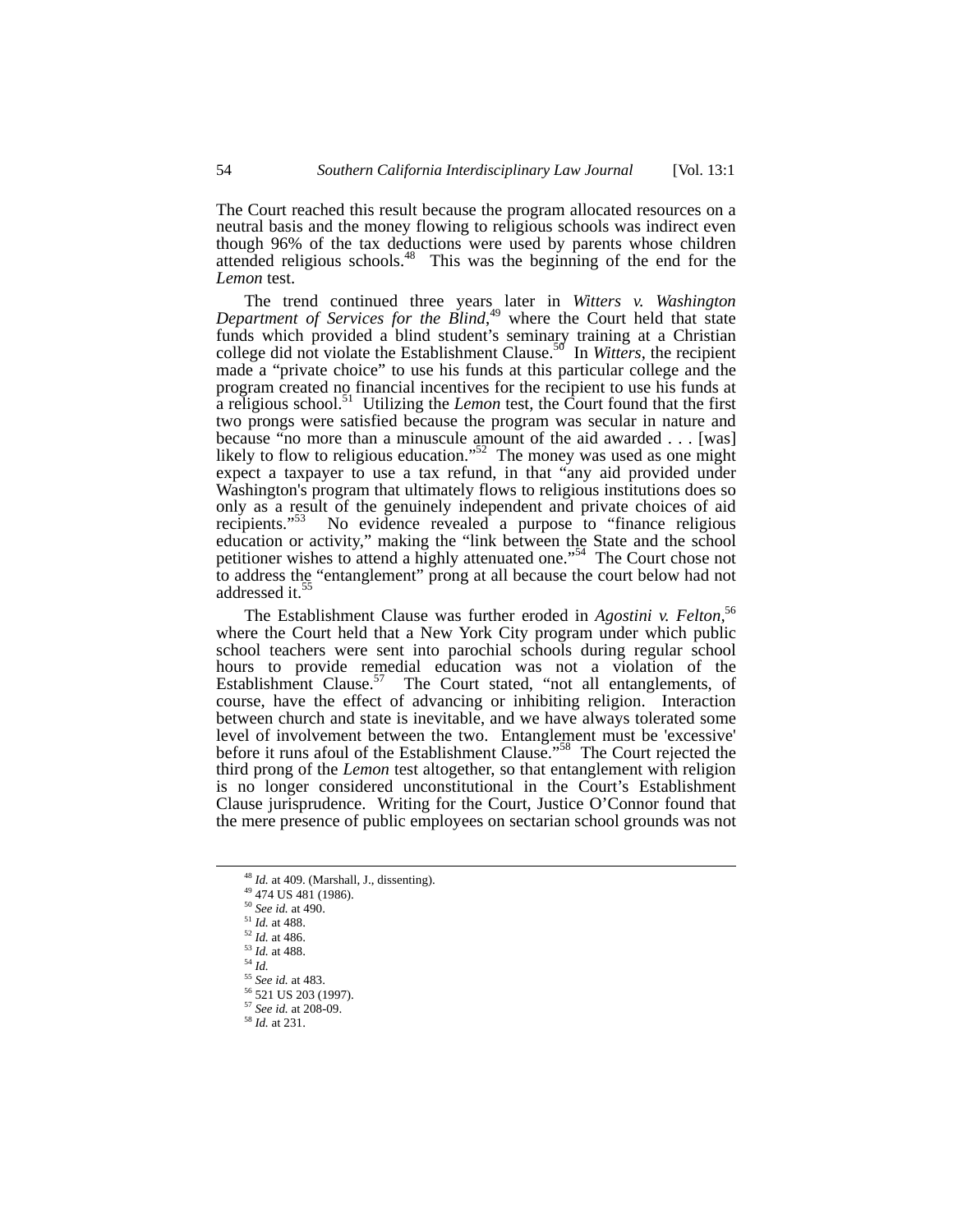an unconstitutional "union between government and religion."<sup>59</sup> The essential presumption that "all government aid that directly assists the educational function of religious schools is invalid" was replaced with a focus on neutrality and the "'independent and private choices of' individuals."<sup>[60](#page-6-1)</sup>

#### A. *ZELMAN V. SIMMONS-HARRIS*: VOUCHERS TO RELIGIOUS SCHOOLS ARE NOW CONSTITUTIONAL

*Zelman v. Simmons-Harris* examined the constitutionality of the Cleveland school voucher program which had been in operation since 1996. [61](#page-6-2) The program consisted of two components: a tuition-aid provision designed to provide "school choice" to parents in the Cleveland School District, and a tutorial aid provision for students who chose to remain in public school. [62](#page-6-3) Pertinent to this discussion is the tuition-aid provision because it allowed "[a]ny private school, whether religious or nonreligious, [to] participate in the program."<sup>63</sup> In August 1999, the U.S. District Court for the Northern District of Ohio, issued a preliminary injunction barring further implementation of the program, [64](#page-6-5) and, in December 1999, granted summary judgment for the plaintiffs.<sup>[65](#page-6-6) The</sup> judgment was affirmed by the Sixth Circuit Court of Appeals in 2000 because the "program had the 'primary effect' of advancing religion in violation of the Establishment Clause."<sup>66</sup> The Supreme Court granted certiorari.

In a 5-4 decision, the Court found that the Ohio school voucher program did not offend the Establishment Clause because the government had a valid, nonreligious purpose. Tax money was distributed to individuals, thereby constituting only indirect aid to religious schools, and it was the parents' private choice regarding where to spend the voucher funds.<sup>67</sup> The decision was hardly a surprise, given the Court's Establishment Clause erosion over the last twenty years.<sup>68</sup> The *Zelman* decision essentially eliminates the effects test from Establishment Clause law: $^{69}$  "So long as the government has a valid and nonreligious purpose and distributes tax money to individuals, it does not matter whether they in turn spend this money at church schools."[70](#page-6-11) Because the money flows to

<span id="page-6-0"></span> <sup>59</sup> *Id.* at 222.

<span id="page-6-1"></span><sup>60</sup> *Id.* at 225-26 (quoting Witters, 474 US at 487). 61 Zelman, 536 US at 646.

<span id="page-6-2"></span>

<span id="page-6-3"></span><sup>62</sup> *Id.*

<span id="page-6-4"></span><sup>63</sup> *See id.* at 645.

<span id="page-6-5"></span><sup>64</sup> Zelman v. Simmons-Harris, 54 F. Supp. 2d 725 (N.D. Ohio 1999).

<span id="page-6-6"></span><sup>65</sup> Zelman v. Simmons-Harris, 72 F. Supp. 2d 834 (N.D. Ohio 1999).

<span id="page-6-7"></span><sup>66</sup> *See* Zelman, 536 US at 648.

<span id="page-6-9"></span><span id="page-6-8"></span><sup>67</sup> Zelman, 536 US at 662-63.

<sup>&</sup>lt;sup>68</sup> *See generally* Mueller v. Allen, 463 US 388 (1983) (speaking of the beginning of the elimination of the "Lemon" test).

<span id="page-6-11"></span><span id="page-6-10"></span><sup>69</sup> David Savage, *New School of Thought: Vouchers are Constitutional when Issued to Individuals Instead of Religious Groups*, 88 A.B.A. J. 34 (Aug. 2002).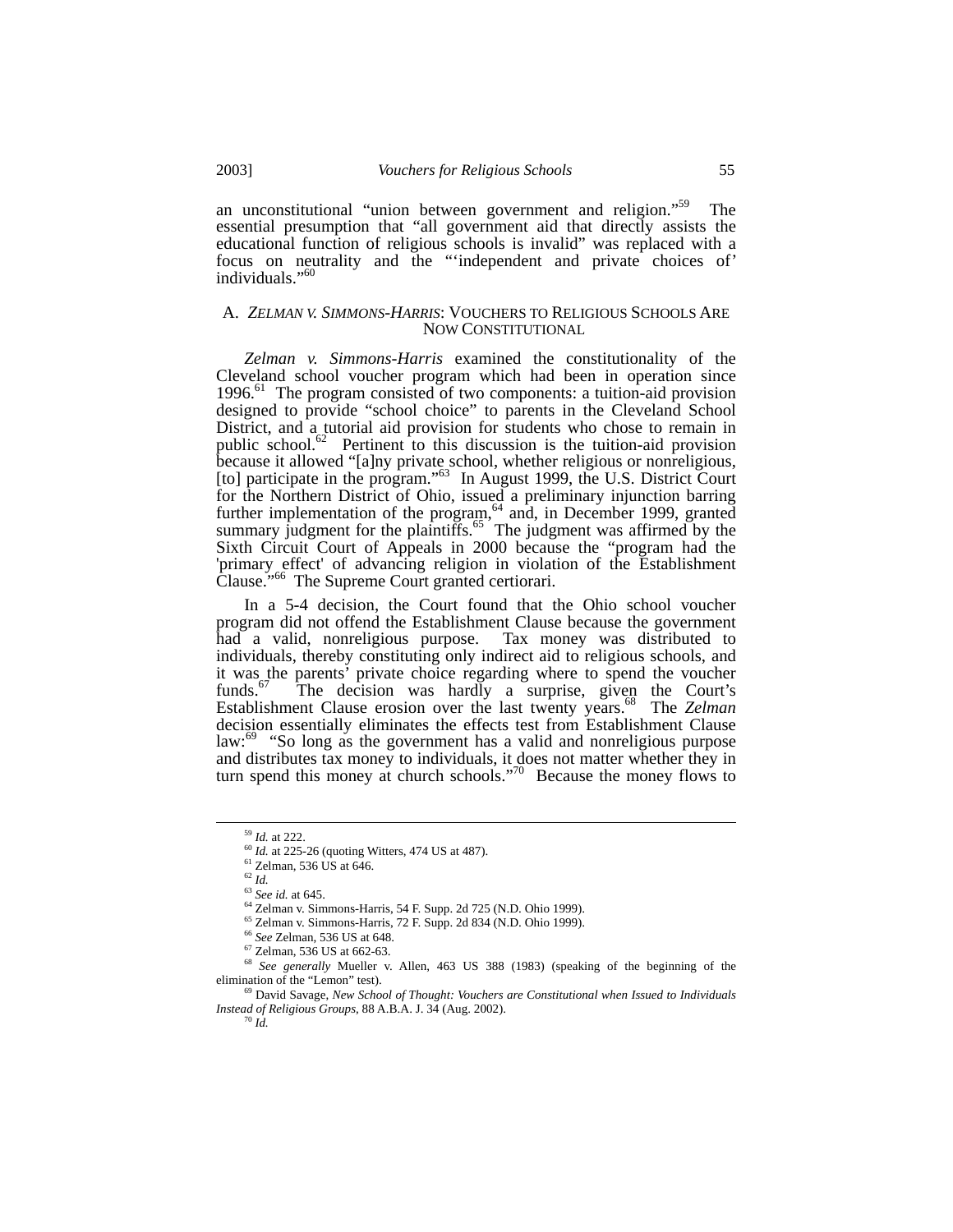individuals rather than sectarian institutions, the tax money ultimately spent on religion is thereby rendered constitutional.

The *Zelman* Court reached this conclusion despite the utterly opposite result in *Nyquist* where state tuition reimbursements to parents of children attending elementary or secondary nonpublic schools violated the First Amendment's Establishment Clause because its inevitable effect was to "subsidize and advance the religious mission of sectarian schools,"<sup>71</sup> the vast majority of which were Catholic.<sup>72</sup> Similarly, the tuition reimbursements in *Zelman* were directly paid to parents and then the parents endorsed them over to private, predominantly Catholic, sectarian schools.<sup>73</sup> The decision was also based in part on *Mitchell v. Helms*,<sup>[74](#page-7-3)</sup> which held that "[i]f aid to schools, even 'direct aid,' is neutrally available and, before reaching or benefiting any religious school, first passes through the hands . . . of numerous private citizens who are free to direct the aid elsewhere, the government has not provided any 'support of religion' for Establishment Clause purposes."[75](#page-7-4)

In his dissent in *Zelman*, Justice Stevens called the decision "profoundly misguided"<sup>76</sup> explaining that his views were influenced by his understanding of the "impact of religious strife on the decisions of our forbears to migrate to this continent, and on the decisions of neighbors in the Balkans, Northern Ireland, and the Middle East to mistrust one another."<sup>77</sup> Stevens expressed his concern eloquently, stating that, "whenever we remove a brick from the wall that was designed to separate religion and government, we increase the risk of religious strife and weaken the foundation of our democracy.'

Justice Souter, in an impassioned dissent, criticized the majority for giving "short shrift to the Establishment Clause"<sup>79</sup> and overruling clearly settled precedent in *Everson*. [80](#page-7-9) Justice Souter found it a violation of the Establishment Clause to allow taxpayer money to be spent not only on secular instruction, but on "religion as well, in schools that can fairly be characterized as founded to teach religious doctrine and to imbue teaching in all subjects with a religious dimension."<sup>81</sup> Souter additionally criticized

<span id="page-7-1"></span><span id="page-7-0"></span> $71$  Comm. for Pub. Educ. and Religious Liberty v. Nyquist, 413 US 756, 757 (1973).

<sup>&</sup>lt;sup>72</sup> *Id.* at 780. The Zelman Court distinguished Nyquist because the New York statute did not permit any payments to public schools whatsoever. In the Ohio voucher program, voucher assistance is

available for public school students receiving tutoring. 73 *See* Zelman, 536 US at 707 (Souter, J., dissenting) (noting "96.6% of current voucher money going to religious schools").

<span id="page-7-2"></span><sup>74 530</sup> US 793 (2000), *reh'g denied,* 530 US 1296.

<span id="page-7-4"></span><span id="page-7-3"></span>

<span id="page-7-5"></span><sup>&</sup>lt;sup>76</sup> Zelman, 536 US at 685 (Stevens, J. dissenting).

<span id="page-7-7"></span><span id="page-7-6"></span><sup>77</sup> *Id.* at 686*.*

<sup>78</sup> *Id*. Justice Stevens also joined dissents in *Mueller v. Allen* and *Agostini v. Felton*. *See supra* text accompanying notes 46, 56.<br><sup>79</sup> Zelman, 536 US at 686.

<span id="page-7-9"></span><span id="page-7-8"></span><sup>80</sup> *Id.*

<span id="page-7-10"></span><sup>81</sup> *Id.* at 687.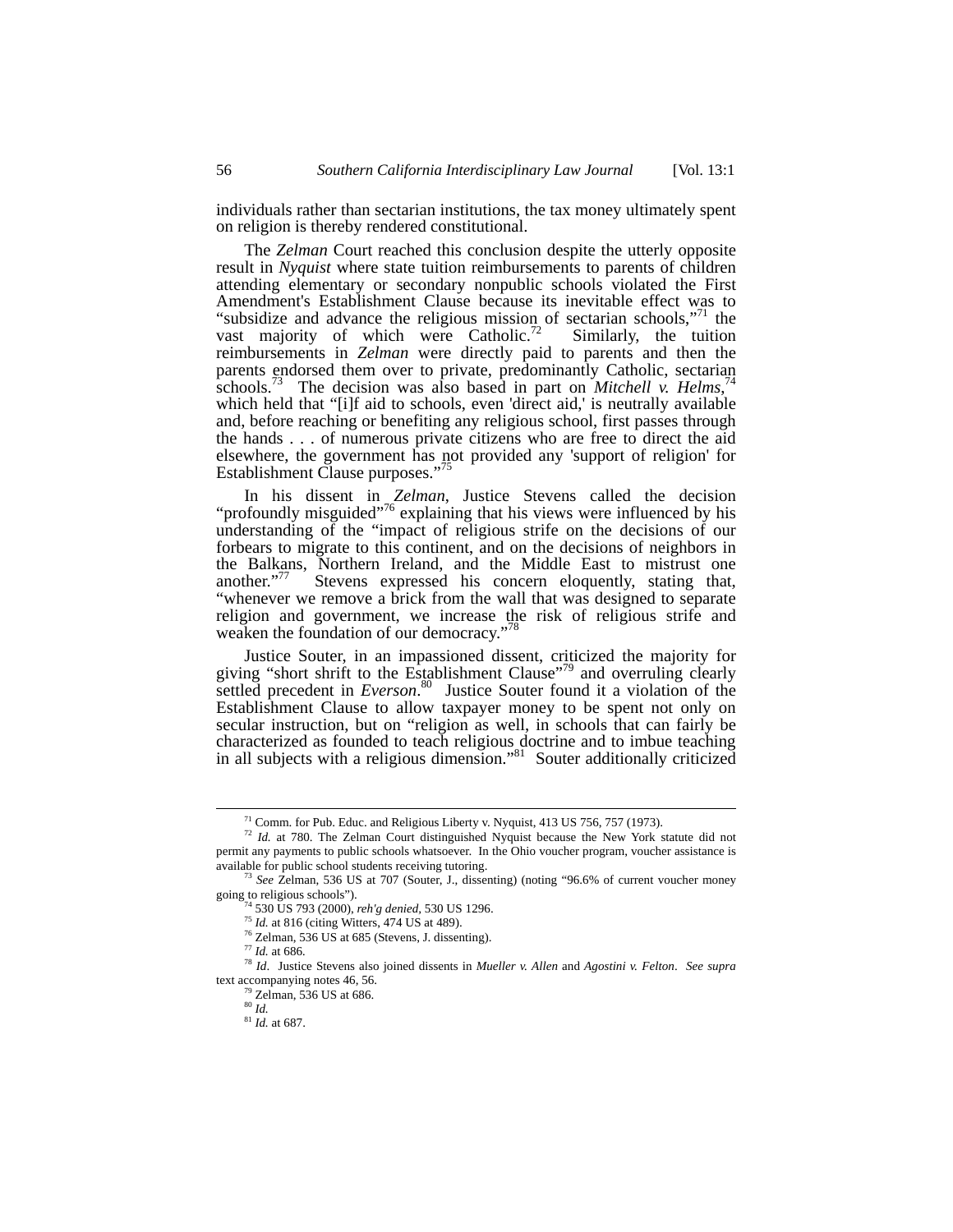the majority for "ignoring the meaning of neutrality and private choice" in reaching a decision purportedly based on those two principles.<sup>81</sup>

#### B. ESTABLISHMENT PRINCIPLES IN THE STATES

In many states today, the state constitutions provide better protection against establishment of state religion than the Supreme Court has decided the U.S. Constitution provides.<sup>83</sup> These states have incorporated a "Blaine"<sup>84</sup> amendment into their constitutions that prohibits direct and indirect aid to religion from state funds. $85$  Indeed, states are free to interpret their own constitution's Establishment Clauses more strictly.<sup>86</sup> In *Witters v. Washington Department of Services for the Blind*, [87](#page-8-5) even though the Supreme Court found a program which provided publicly-funded services to aid a blind student attending a Christian College did not offend the Establishment Clause, the Court instructed the state was free to interpret its own constitution more strictly.<sup>88</sup> On remand, the Washington Supreme Court found the program violated the Washington Constitution and struck it down.<sup>89</sup> The Washington Supreme Court found that the state constitution "prohibits not only the appropriation of public money for religious instruction, but also the application of public funds to religious instruction."[90](#page-8-8)

But one state having a constitution with a "Blaine amendment" has upheld vouchers for religious schools as constitutional under the state constitution and the U.S. Constitution.<sup>[91](#page-8-9)</sup> Wisconsin Constitution Article I, § 18 provides that no money may "be drawn from the treasury for the benefit of religious societies, or religious or theological seminaries.<sup>"92</sup> The court focused its state constitutional analysis on whether the money provided by the state voucher statute was "for the benefit of" such religious institutions.<sup>93</sup> The court explained that the "language 'for the benefit of' in art. I, § 18 is not to be read as requiring that some shadow of incidental

<span id="page-8-1"></span><span id="page-8-0"></span> <sup>82</sup> *Id.*

<sup>83</sup> Frank R. Kemerer, *State Constitutions and School Vouchers*, 120 WEST'S EDUC. L. REP. 1, 4 (1997).

<span id="page-8-2"></span><sup>&</sup>lt;sup>84</sup> These amendments are called "Blaine" after James G. Blaine, the Maine representative at the Constitutional Convention who proposed a much stronger "establishment clause" be included in the Constitution — a proposal that was narrowly defeated. S*ee* Frank R. Kemerer, *The Constitutional Dimension of School Vouchers*, 3 TEX. F. ON C.L. & C.R. 137, 154 (1998). *See infra* text

<span id="page-8-3"></span>Toby J. Heytens, *School Choice and State Constitutions*, 86 VA. L. REV. 117, 123 (2000).

<span id="page-8-4"></span><sup>86</sup> *Id.* at 127.

<span id="page-8-6"></span><span id="page-8-5"></span><sup>87 474</sup> US 481, 489 (1986).

<sup>88</sup> *Id*. *See also* Zobrest v. Catalina Foothills, 509 US 1, 16 n.1 (Blackmun, J., dissenting) (stating that the Arizona Attorney General, in a written opinion, concluded that under the state constitution, "interpreter services could not be furnished to petitioner"). 89 Witters v. State Comm'n for the Blind, 771 P.2d 1119, 1122 (Wash. 1989) (en banc). 90 *Id.*

<span id="page-8-7"></span>

<span id="page-8-9"></span><span id="page-8-8"></span>

<sup>91</sup> Jackson v. Benson, 578 N.W.2d 602 (Wis. 1998), *cert. denied*, 525 US 997 (1998) (upholding a Milwaukee voucher program that allowed payments to flow to religious schools).

<span id="page-8-10"></span><sup>92</sup> *Id*. at 620.

<span id="page-8-11"></span><sup>93</sup> *Id.* at 621.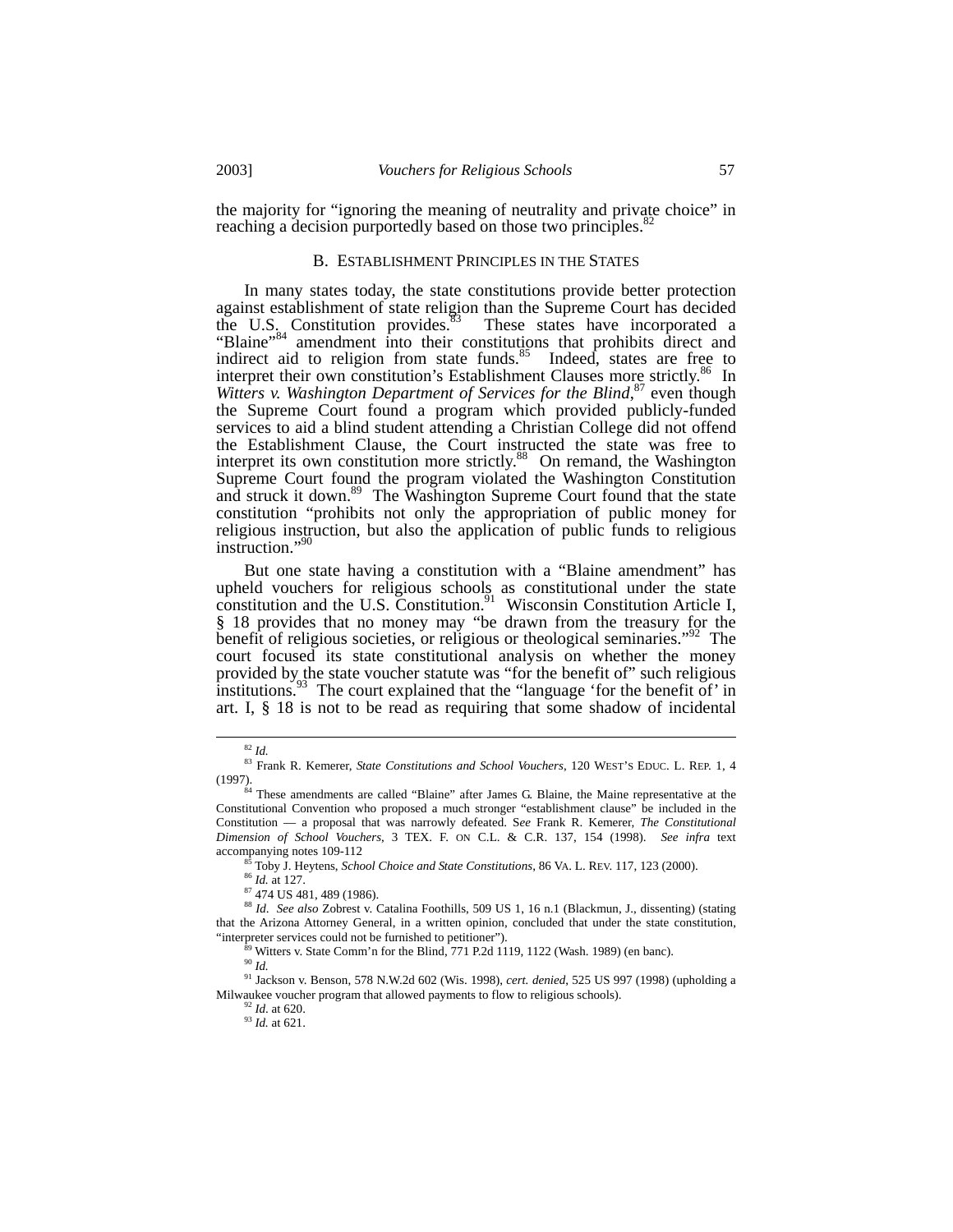benefit to a church-related institution brings  $a$  state grant or contract to purchase within the prohibition of the section."

In Missouri,<sup>95</sup> the "Blaine" amendment requires that "no money shall ever be taken from the public treasury, directly or indirectly, in aid of any church, sect or denomination of religions, or in aid of any priest, preacher, church, sect or denomination of religions, or in aid of any priest, preacher, minister or teacher thereof.["](#page-9-2) 96 Few cases in Missouri have construed this Article, perhaps due to the unambiguity of the clause. The most recent Missouri decision construing the provision in regard to schools was *Paster v. Tussey*, [97](#page-9-3) which held that a state statute requiring textbooks be provided to private schools and that funding for these textbooks come from public school funds was a violation of Article I and also a violation of an additional Missouri constitutional provision<sup>98</sup> that prohibits "payment from a public fund in aid of any religious creed, church or sectarian purpose.["99](#page-9-5)  Article I of the Missouri Constitution has also been construed in *Berghorn v. Reorganized School District No. 8*, [100](#page-9-6) which held that religious schools are not entitled to support from public funds.<sup>101</sup> A later case held that parochial school children in Missouri are not entitled to transportation on a public school bus. $102$ 

The "religion" provisions in the Missouri Constitution are nearly identical to the Florida constitutional provisions that prohibit state funds be paid "directly or indirectly in aid of any church, sect, or religious denomination or in aid of any sectarian institution."<sup>103</sup> Indeed, an attempt at state vouchers in Florida has recently been found unconstitutional under the Florida Constitution.<sup>104</sup> In *Holmes v. Bush*,<sup>105</sup> the Florida district court held that, despite the finding of constitutionality of such vouchers under the U.S. Constitution in *Zelman*, state vouchers providing public money to sectarian schools in Florida violated the Florida Constitution. The Holmes court ruled the language in the Florida Constitution was "clear and unambiguous . . . [with] scant room for interpretation or parsing."<sup>106</sup> It cited the principle of statutory construction whereby "plain meaning" must be given to words and phrases being reviewed and that those construing such language must not "employ a strained construction to reach a result not intended"<sup>107</sup> by those who wrote the words.<sup>108</sup> If states with similar "Blaine" amendments construe their constitutions based on "plain-

<span id="page-9-0"></span> <sup>94</sup> *Id.*

<span id="page-9-1"></span> $95$  MO. CONST. art. I, § 7.

<span id="page-9-2"></span><sup>96</sup> *Id*; FLA. CONST. art. I, § 3.

<span id="page-9-3"></span><sup>97 512</sup> S.W. 2d 97 (Mo. 1974). 98 MO. CONST. art. IX, § 8.

<span id="page-9-5"></span><span id="page-9-4"></span>

<sup>99 612</sup> S.W.2d at 104 (*quoting* MO. CONST. art. IX, § 8).

<span id="page-9-6"></span><sup>&</sup>lt;sup>100</sup> Paster v. Tussey, 260 S.W.2d 573 (1953).

<span id="page-9-7"></span><sup>101</sup> *Id.* at 584.

<span id="page-9-8"></span><sup>102</sup> Luetkemeyer v. Kaufmann, 364 F. Supp. 376 (1974), *aff'd,* 419 US 888 (1974).

<span id="page-9-9"></span><sup>103</sup> FLA. CONST. art. I, § 3.

<span id="page-9-10"></span><sup>104</sup> Holmes v. Bush, 2002 WL 1809079 (Fla. Cir. Ct. Aug. 5, 2002).

<span id="page-9-11"></span> $105$  *Id.* at \*1. <sup>106</sup> *Id.*

<span id="page-9-13"></span><span id="page-9-12"></span>

<sup>107</sup> *Id.* <sup>108</sup> *Id.*

<span id="page-9-14"></span>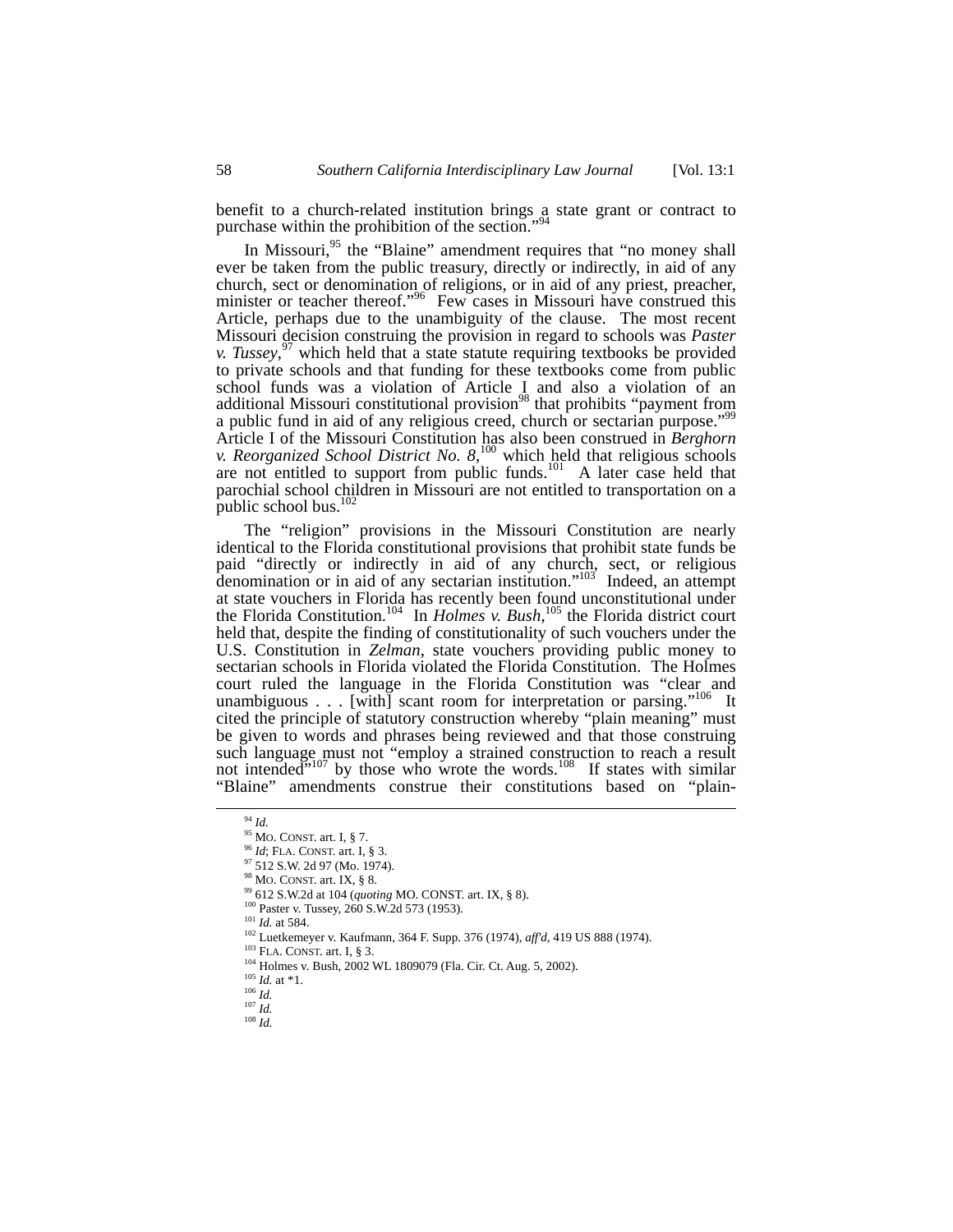meaning" principles, the same result as that seen in Florida can be anticipated in those states.

#### C. ANTI-ESTABLISHMENT AMENDMENT TO THE U.S. CONSTITUTION NARROWLY REJECTED

Representative James Blaine of Maine introduced a constitutional amendment into Congress in 1875 because he was opposed to the public funding of Catholic education.<sup>109</sup> The original amendment would have required that:

No State shall make any law respecting an establishment of religion, or prohibiting the free exercise thereof; and no money raised by taxation in any State, for the support of the public schools or derived from any public fund therefor, shall ever be under the control of any religious sect, nor shall any money so raised ever be divided between religious sects or denominations.<sup>[110](#page-10-1)</sup>

The Blaine Amendment was easily passed in the Senate but failed to pass in the House by only four votes.<sup>1</sup>

Even though the Blaine Amendment failed at the federal level, it led to an effort in the states to incorporate similar provisions into their own state constitutions. By 1890, twenty-nine states had inserted clauses in their state constitutions prohibiting the use of public funds for religious purposes.<sup>112</sup> In 1899, Congress divided the Dakota Territory into two states, Montana and Washington, and required the states to include "Blaine" provisions in their state constitutions.<sup>113</sup> Today, one-third of all U.S. states have "anti-establishment constitutional provisions that are more strictly worded than the Establishment Clause of the First Amendment."<sup>114</sup> Consequently, the enactment of voucher systems which allow tax money to flow to private sectarian schools in these states is highly unlikely, barring amendments to the state constitutions.<sup>[115](#page-10-6)</sup>

In some states with strict anti-establishment constitutional provisions, however, the state supreme court has mandated that the Establishment Clause in the state constitution will be "coextensive with the religion clauses of the First Amendment."<sup>[116](#page-10-7)</sup>

 <sup>109</sup> Steven K. Green, *The Blaine Amendment Reconsidered*, 36 AM. J. LEGAL HIST. 38, 47 (1992). *See also* Kemerer, *supra* note 83 at 154.

<span id="page-10-1"></span><span id="page-10-0"></span><sup>110</sup> H.R. Res. 1, 44th Cong. (1875).

<span id="page-10-3"></span><span id="page-10-2"></span><sup>111</sup> Kemerer, *supra* note 83 at n.72.

<sup>112</sup> *Id.* at 154. *See also* Joseph P. Viteritti, *Choosing Equality: Religious Freedom and Educational Opportunity Under Constitutional Federalism*, 15 YALE L. & POL'Y REV. 113, 146-47 (1996).

<span id="page-10-4"></span><sup>&</sup>lt;sup>113</sup> Viteritti, *supra* note 112. Viteritti argues that antipathy toward non-Protestant religions created a significant legacy in the states and territories of the United States that led to this Congressional requirement for statehood.

<span id="page-10-5"></span><sup>114</sup> Kemerer, *supra* note 83.

<span id="page-10-6"></span><sup>115</sup> *Id.* at 155.

<span id="page-10-7"></span><sup>116</sup> *Id.*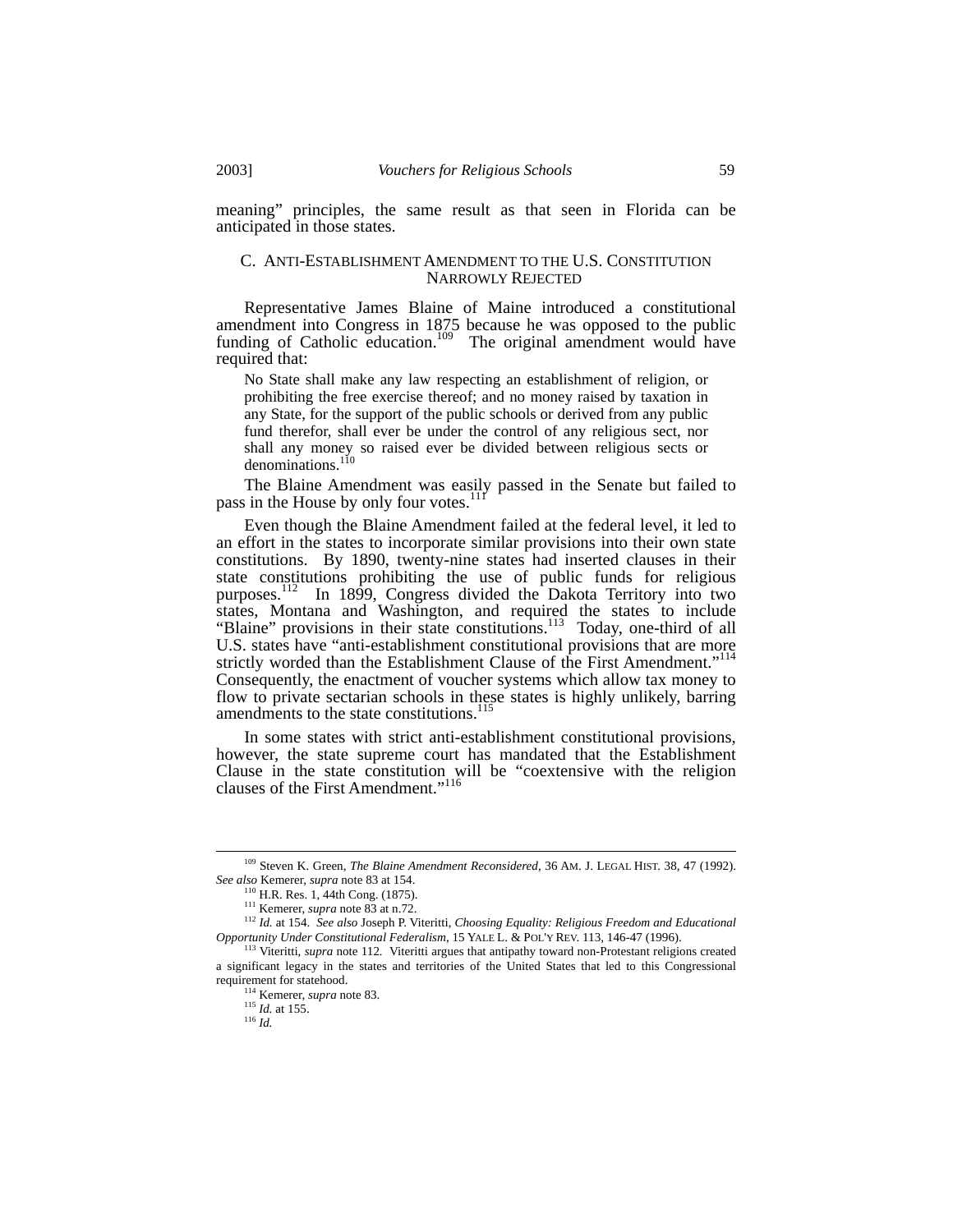Only the Michigan Constitution is so restrictive that all such vouchers would be strictly prohibited.<sup>117</sup> "Article 8, Section 2 [of the Michigan Constitution] prohibits the use of public monies by the state or its political subdivisions for the support of denominational or other nonpublic school." $118$  such that:

No payment, credit, tax benefit, exemption or deductions, tuition voucher, subsidy, grant or loan of public monies or property shall be provided, directly or indirectly, to support the attendance of any student or the employment of any person at any such nonpublic school or at any location or institution where instruction is offered in whole or in part to such nonpublic school students.<sup>[119](#page-11-2)</sup>

In *In re Proposal*  $C<sub>1</sub><sup>120</sup>$  the Michigan Supreme Court found that the Michigan Constitution "bars voucher-like payments to parents of children attending private school."<sup>121</sup> Professor Paul G. Kauper from the University of Michigan Law School was cited therein for concluding that any voucher system paid for by public funds would be unconstitutional.<sup>122</sup> Moreover, Kauper noted that this constitutional assessment would be applicable to any "credit, tax benefit, exemption or deduction."<sup>123</sup> Therefore, barring a constitutional amendment, vouchers are unlikely to be allowed in Michigan.

The state constitutions in Florida,  $124$  Georgia,  $125$  Montana,  $126$  New York,<sup>127</sup> and Oklahoma<sup>128</sup> prohibit both direct and indirect aid to sectarian private schools.<sup>129</sup> Other states include provisions that "prohibit . . . public monies '[to] support or benefit,' 'support or sustain,' 'support or assist,' or 'are used by or in aid of' any sectarian private school."<sup>130</sup> Still other state are used by or m and or any securities prohibit any indirect public aid to sectarian institutions. States with "indirect" constitutional provisions include California,<sup>[131](#page-11-14)</sup> Colorado,<sup>132</sup> Delaware,<sup>133</sup> Illinois,<sup>134</sup> Minnesota,<sup>135</sup> Missouri,<sup>136</sup> North

<span id="page-11-5"></span><span id="page-11-4"></span>

- <span id="page-11-7"></span><span id="page-11-6"></span>
- <sup>124</sup> Kemerer, *supra* note 83 at 163 (citing FLA. CONST. art. I, § 3,).<br><sup>125</sup> *Id.* (*citing* GA. CONST. art. I, § 2, para. VII).
- <span id="page-11-8"></span>
- 
- <span id="page-11-10"></span>
- <span id="page-11-11"></span>
- <span id="page-11-12"></span>

<span id="page-11-14"></span><span id="page-11-13"></span>

- <span id="page-11-16"></span><span id="page-11-15"></span>
- 132 *Id.* (citing COLO. CONST. art. IX, § 7). <sup>133</sup> *Id.* (citing DEL. CONST. art. X, § 3). <sup>134</sup> *Id.* at 164. (citing ILL. CONST. art. X, § 3).
- <span id="page-11-17"></span>
- <span id="page-11-18"></span><sup>135</sup> *Id.* (citing MINN. CONST. art. XIII, § 2). <sup>136</sup> *Id.* (citing MO. CONST. art. IX, § 8).

<span id="page-11-0"></span> <sup>117</sup> *Id.* <sup>118</sup> *Id.*

<span id="page-11-2"></span><span id="page-11-1"></span>

 $119$  MICH. CONST. art. 8, § 2. <sup>120</sup> 185 N.W. 2d 9, 14-17 (Mich. 1971).

<span id="page-11-3"></span> $^{121}$  *Id.* 

 $\frac{122}{1}$  *Id.* at 26. <sup>123</sup> *Id.*

<span id="page-11-9"></span><sup>&</sup>lt;sup>126</sup> *Id.* (citing MONT. CONST. art. X, § 6).<br><sup>127</sup> *Id.* (citing N.Y. CONST. art. XI, § 3).<br><sup>128</sup> *Id.* (citing OKLA. CONST. art. II, § 5).<br><sup>129</sup> *Id.*<br><sup>130</sup> *Id.*<br><sup>130</sup> *Id.*<br><sup>131</sup> *Id.* (citing CAL. CONST. art. XVI, §

<span id="page-11-19"></span>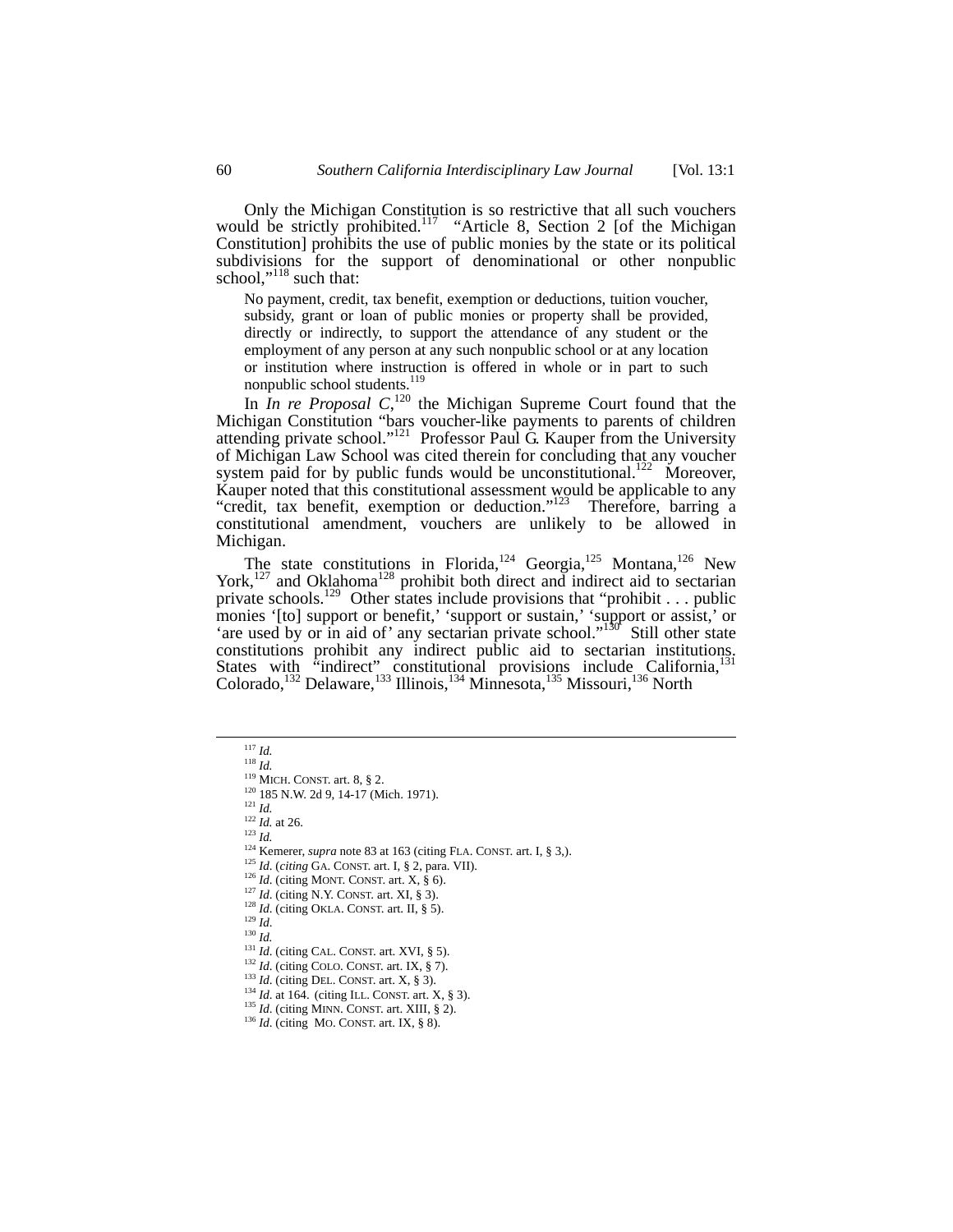Dakota,<sup>137</sup> South Dakota,<sup>138</sup> and Wyoming.<sup>139</sup> Hawaii<sup>140</sup> and Kansas<sup>141</sup> have constitutional provisions that restrict the use of public monies for sectarian institutions.<sup>142</sup> If these provisions were strictly interpreted, they would constitute a flat prohibition against publicly-funded vouchers that benefit sectarian institutions. Given the precedent set in Missouri and barring a constitutional amendment, vouchers will probably not be found to be constitutional in Missouri. As noted above, Florida recently found vouchers unconstitutional under its constitution's "Blaine" amendment, which is nearly identical to Missouri's "Blaine" amendment.<sup>143</sup> Thus, in states with "Blaine" amendments, state legislature approval of vouchers paid to religious institutions will almost certainly be found unconstitutional under state constitutions. Constitutionality issues aside, the implications of vouchers to the public school system merit further consideration for public policy interests.

# III. THE IMPLICATIONS OF ZELMAN FOR PUBLIC SCHOOLS — WHAT'S AT STAKE

## A. VOUCHER PROGRAMS WILL NOT IMPROVE STUDENT PERFORMANCE

As discussed briefly above, Milton Friedman initially introduced the concept of parental choice based on a market-driven model: i.e., if public schools are forced to compete, they will improve.<sup>144</sup> Later in 1990, John Chubb and Terry Moe who sought to find factual reasons for the disparity between student achievement in public and private schools expanded upon this idea.<sup>145</sup> All three authors advocate school vouchers and have heavily influenced the currently favorable reception of school vouchers. However, the Chubb-Moe interpretation has recently been called into question. In fact, many studies now directly refute the Chubb-Moe findings that private schools achieve better student performance than public schools.<sup>[146](#page-12-9)</sup>

The most recent empirical data have shown that vouchers will not be a panacea for the student achievement problems purportedly plaguing public education.<sup>147</sup> When analyzing Chubb and Moe's data, Valerie Lee and

<span id="page-12-10"></span>*Policy Argument: A Review of the Quantitative Evidence in Chubb and Moe's Politics, Markets, and America's Schools* 17 (1991), *cited at* http://www.aft.org/research/vouchers/research/myths/myths.htm (last visited Jan. 3, 2003) [hereinafter AFT]; US Department of Education, National Center for Education Statistics, *The State of Mathematics Achievement: NAEP's 1990 Assessment of the Nation and the Trial Assessment of the States* 90 (1991) (on file with author). <sup>147</sup> *Id*.

<span id="page-12-0"></span><sup>&</sup>lt;sup>137</sup> *Id.* (citing N.D. CONST. art. VIII, § 5).<br><sup>138</sup> *Id.* (citing S.D. CONST. art. VI, § 3).

<span id="page-12-2"></span><span id="page-12-1"></span>

<sup>139</sup> *Id.* (citing WYO. CONST. art. VII, § 8). <sup>140</sup> *Id.* (citing HAW. CONST. art. X, § 1). <sup>141</sup> *Id.* (citing *KAN. CONST.* § 7). <sup>142</sup> *Id* 

<span id="page-12-4"></span><span id="page-12-3"></span>

<span id="page-12-5"></span>

<span id="page-12-7"></span><span id="page-12-6"></span>

<sup>&</sup>lt;sup>143</sup> *See supra* text accompanying note 103-108<br><sup>144</sup> *See generally* MILTON FRIEDMAN, CAPITALISM AND FREEDOM (1962).

<span id="page-12-9"></span><span id="page-12-8"></span><sup>145</sup> JOHN E. CHUBB & TERRY M. MOE, POLITICS, MARKETS, AND AMERICA'S SCHOOLS (1990). <sup>146</sup> *See* Valerie Lee & Anthony Bryk, Washington DC: Economic Policy Institute, *Science or*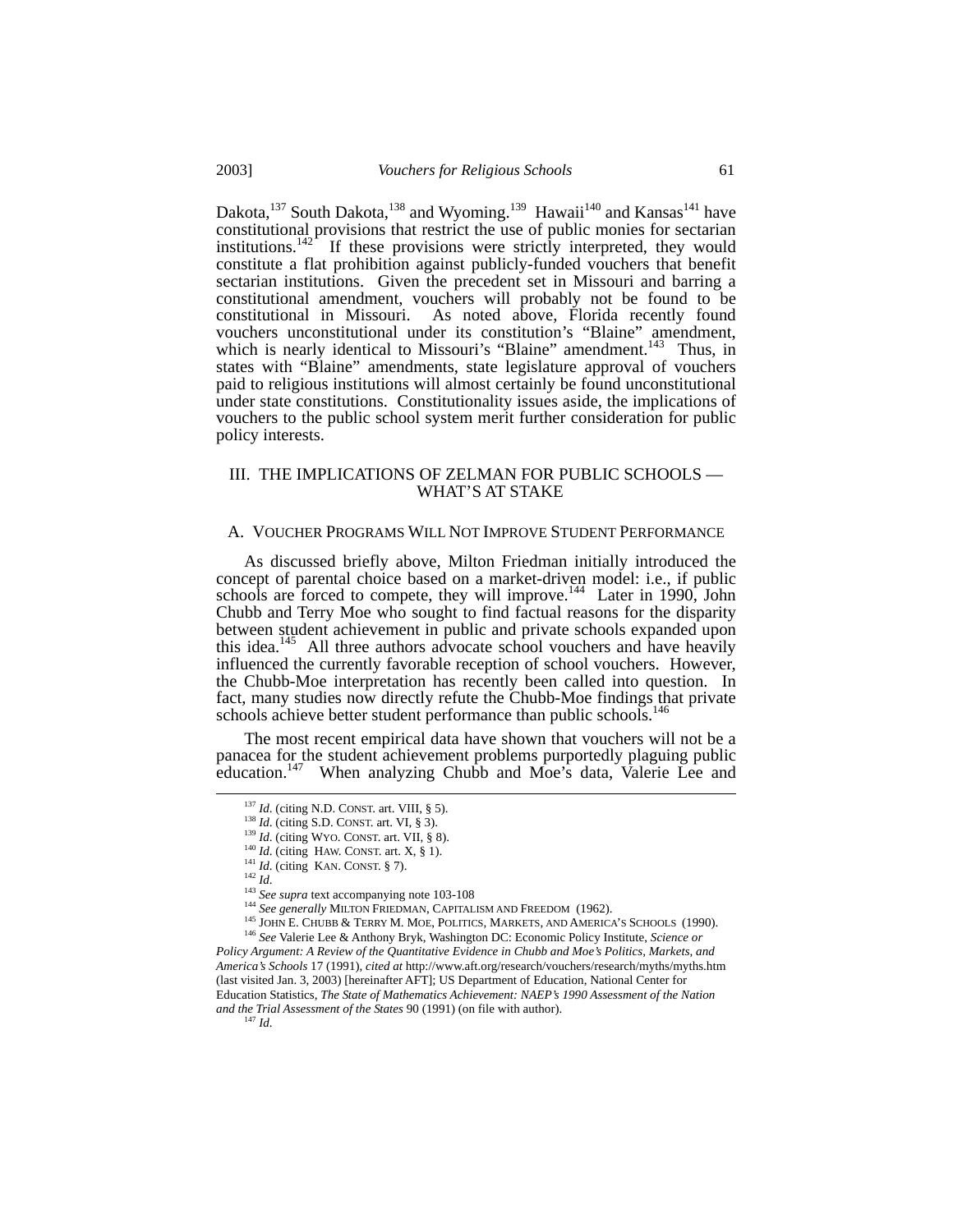Anthony Bryk of the University of Chicago found the Chubb-Moe conclusions to be deeply "flawed, based more on ideology than on evidence,"[148](#page-13-0) because "Chubb and Moe never directly compared the performance of public and private schools [but rather] assumed that the qualities of effective schools are associated with free markets and private schools."<sup>[149](#page-13-1)</sup>

The National Assessment of Education Progress (NAEP) began to report student achievement results according to whether the students were attending public or private schools.<sup>150</sup> As of 1996, the private school students had only a very slim advantage on math proficiency.<sup>151</sup> Notably, since 1980, private school math proficiency scores have decreased while since 1980, private school math proficiency scores have decreased while the scores for those in public school student have increased.<sup>152</sup> What seems to account for the disparity between the performance of private and public school students is the educational achievement of the parents rather than the type of school that their children attend.<sup>153</sup> Once these differences are accounted for statistically, the achievement gap seen in earlier grades vanishes completely.<sup>[154](#page-13-6)</sup>

The Milwaukee voucher experiment corroborates the NAEP findings of the nonexistent student performance gaps. The Milwaukee program provided vouchers for as many as 950 low-income, public school students to use at non-religious private schools.<sup>155</sup> However, the private schools have not been willing to sign on to the voucher program. Almost 400 students who were eligible for benefits under the program were unable to find a school that would accept them for admittance.<sup>156</sup> Only eleven of twenty-one eligible private schools were willing to take voucher students.<sup>157</sup> In the second year, voucher students lost ground in reading but

<span id="page-13-4"></span><sup>152</sup> *See* U.S. Department of Education, *NAEP 1999 Trends in Academic Progress: Three Decades of Student Performance*, National Center for Education Statistics (2000), *available at* http://www.nces.ed.gov/programs/coe/2001/section2/tables/t10\_4.asp (last visited Oct. 18, 2003). The 1980 reading proficiency results were 284 for public schools and 298 for private schools.

<span id="page-13-5"></span><sup>153</sup> For all schools in the aggregate, the reading proficiency results were 297 for students whose parents had attended college. When parents had graduated from high school but had not attended college, the reading proficiency results were 267. *See* U.S. Department of Education, *NAEP 1999 Trends in Academic Progress: Three Decades of Student Performance*, National Center for Education Statistics (2000), *available at* http://www.nces.ed/gov/programs/coe/2003/section2/tables/t13\_2.asp (last visited Oct., 18, 2003). There was a wider gap in performance based on parents' education level than the gap in performance based on type of school.

<span id="page-13-6"></span><sup>154</sup> *See* ALBERT SHANKER & BELLA ROSENBERG, *Do Private Schools Outperform Public Schools?* THE TASK BEFORE US: A QUEST READER 40-43 (1993), *available* http://www.aft.org/research/vouchers/research/myths/myths.htm (last visited Jan. 20, 2003).

155 American Federation of Teachers, *Myths and Facts about Private School Choice,* AFL-CIO, *available at* http://www.aft.org/research/vouchers/research/myths/myths.htm. 156 *Id*. 157 *Id*.

<span id="page-13-0"></span><sup>148</sup> *See id*. 149 *Id.*

<span id="page-13-3"></span><span id="page-13-2"></span><span id="page-13-1"></span> $150\,$   $\dot{I}$   $\!d.$ 

<sup>151</sup> *See* U.S. Department of Education, *NAEP 1999 Trends in Academic Progress: Three Decades of Student Performance*, National Center for Education Statistics (2000), *available at* http://www.nces.ed.gov/programs/coe/2001/section2/tables/t12\_4.asp (last visited Oct. 18, 2003).

<span id="page-13-8"></span><span id="page-13-7"></span>

<span id="page-13-9"></span>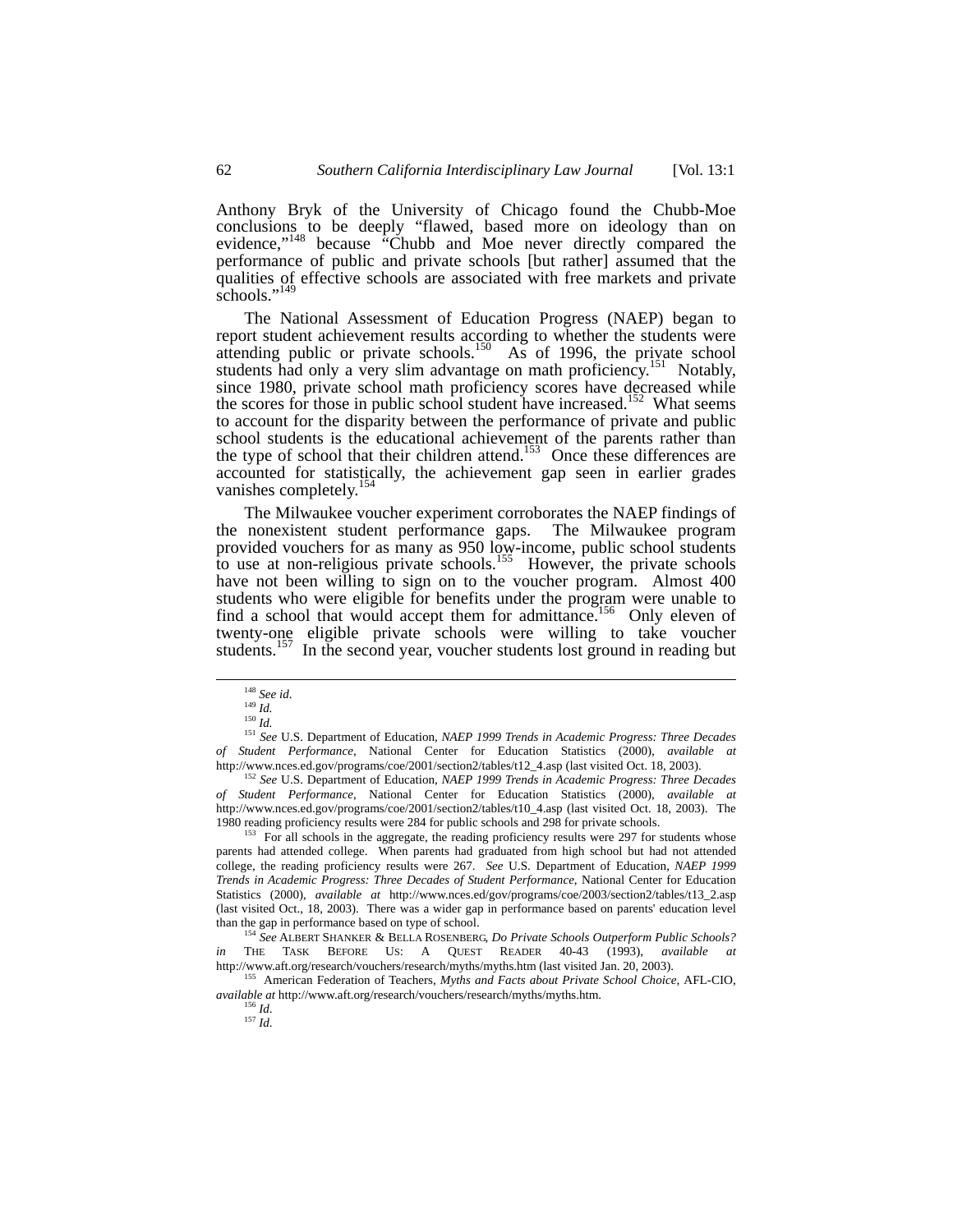held steady in math, while public school students stayed constant in both reading and math scores.<sup>15</sup>

A more recent study of performance gaps also confirms the findings from Milwaukee and the NAEP study. A 1996 study by Adam Gamoran<sup>15</sup> found that private schools do not show better student performance when the data is statistically "normalized" to account for the effects of family background, school characteristics, and course-taking.<sup>160</sup> This study drew upon the National Educational Longitudinal Survey to assess achievement differences among urban students over the first two years of high school. The study included 4,000 students attending high schools in cities having a population of more than 50,000. It found that no advantage existed for secular private schools, and that Catholic schools only possessed a slight advantage in math.<sup>[161](#page-14-3)</sup>

In 2000, a study spearheaded by the General Accounting Office  $(GAO)^{162}$  yielded results that were ambiguous at best. Researchers from Harvard and Princeton joined private researchers in reviewing data from the Cleveland voucher program and the Milwaukee voucher program, but they disagreed with each other about what the data meant.<sup>163</sup> The private researchers conducted two studies of the Cleveland program and found no significant differences in scores between voucher and public school students in the first study.<sup>164</sup> In the second study, most voucher students scored higher in language, but voucher students in Hope voucher schools scored lower than public school students.<sup>165</sup> The Harvard researchers found statistically significant increases in language and science when testing achievement of voucher students in Hope voucher schools.<sup>[166](#page-14-8)</sup>

<span id="page-14-1"></span><span id="page-14-0"></span>

<sup>&</sup>lt;sup>158</sup> *Id.*<br><sup>159</sup> Student Achievement in Public Magnet, Comprehensive, and Private Schools, Educational and *Policy Analysis* 18, No. 1, 1-18 (1996), *available at*

http://www.aft.org/research/vouchers/research/gg/gg.htm (last visited Jan. 20, 2003).

<span id="page-14-2"></span><sup>&</sup>lt;sup>160</sup> Data normalization is a statistical method whereby "like is compared to like" to enhance the validity of the statistics. For example, statistics that include "all men" or "all women" are unlikely to yield anything meaningful regarding public opinions towards school busing. While gender-only statistics are somewhat persuasive, a far more meaningful statistic will be derived if the data are normalized to account for race and gender and perhaps other factors including, but not limited to, religion, socioeconomic strata, and urban versus suburban respondents. The normalized data will be more reliable because school busing impacts all these different groups of people in highly individualized ways. In the context of school statistics, the data will only be meaningful if schools with similar demographics are compared with each other. One can imagine comparing a non-diverse public school in the suburbs with a very diverse urban school. Such a comparison would be nearly meaningless because it would not take into account the various real-life factors that affect the student populations nor consider that the monetary contributions and support for the two schools are widely

<span id="page-14-5"></span><span id="page-14-4"></span><span id="page-14-3"></span>

 $\frac{161}{161}$  *Id.*<br><sup>161</sup> *Id.* The GAO is the investigative agency of Congress.

<sup>&</sup>lt;sup>163</sup> See generally US Gen. Accounting Office, *School Vouchers: Publicly Funded Voucher Programs in Cleveland and Milwaukee*, GAO-01-914, 8 (Aug. 2001), *at*

http://www.gao.gov/new.items/d01914.pdf (last visited Jan. 20, 2003) [hereinafter GAO Report]. 164 *Id*. at 27.

<span id="page-14-7"></span><span id="page-14-6"></span><sup>&</sup>lt;sup>165</sup> *Id.* at 27-28. The Hope schools were established specifically for the voucher program.

<span id="page-14-8"></span><sup>166</sup> *Id.*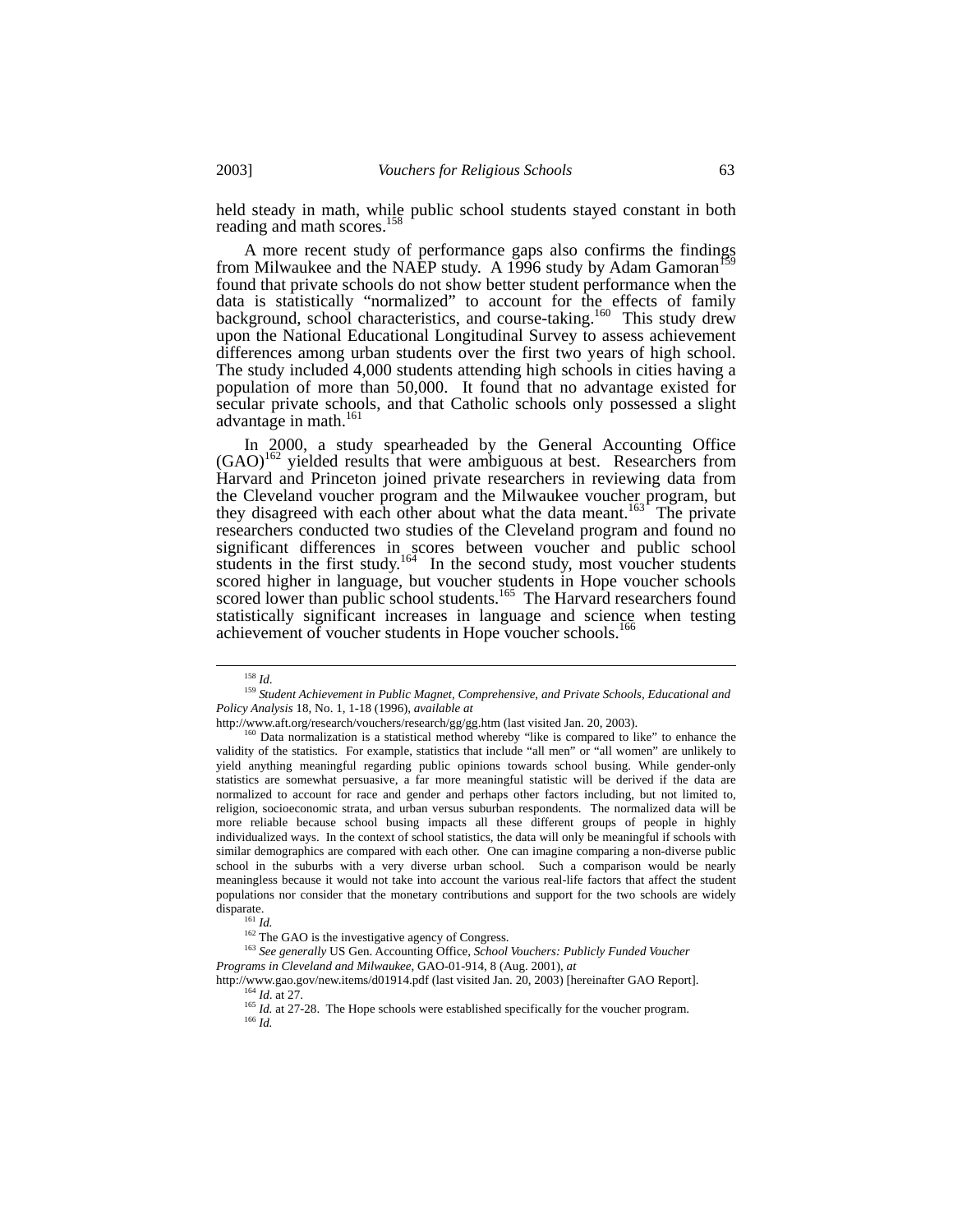The Milwaukee studies are equally divergent in their conclusions. A private researcher found no consistent evidence that voucher students did better or worse than public school students in math, while the Harvard researchers found the voucher students did better in reading and math and a Princeton researcher found the voucher students did better in math but not in reading.<sup>167</sup> Overall, the GAO concluded that previous finding of positive performance gains were called into question by their own research.

If private schools hold a performance advantage over public schools, this contention is not borne out by the latest available data. Clearly, private schools are not a solution to improving student achievement overall. Despite the initial great hope of the market-driven concept to improve student achievement, the implicit goal of the market-concept — that of improving public schools — will not be achieved through the competitive model embraced by the "market-model" proponents.

## B. PRIVATE SCHOOLS ARE NOT PUBLICLY ACCOUNTABLE

Since private schools are not, by law, required to regularly report to the state regarding student achievement, demographics of the student population, employee characteristics, teacher certification, compliance with state and federal wage law statutes, and many other items upon which public schools are required to report, the tax-paying public will have little or no visibility into how the funds are spent. In other words, the public will not know if taxes are being spent appropriately in support of the state legislation that created the voucher system. Additionally, private schools are not publicly accountable since they "do not have to obey the state's open meetings and records laws," "do not have to hire certified teachers," "do not have to release information on employee wages or benefits," and "do not have to provide data such as test scores, attendance figures, or suspension and drop-out rates."<sup>169</sup> Moreover, this lack of accountability has recently led to taxpayer scams being perpetrated on voucher parents.

The Milwaukee program represents an example of lack of public accountability and the problems that can arise from that absence. During the first year of the program, sixty-three voucher students, whose parents complained of problems such as poor food, poor transportation, a lack of books and materials, and discipline issues, actually returned to the public schools.<sup>170</sup> Problems reported included false inflation of student enrollment numbers amounting to taxpayer fraud,<sup>171</sup> badly deteriorating voucher

<span id="page-15-0"></span> <sup>167</sup> *Id.* at 29-30.

<span id="page-15-2"></span><span id="page-15-1"></span><sup>168</sup> *Id.* at 31-32.

<sup>169</sup> Barbara Miner, *Vouchers*, *Where's the Public Accountability? Or: Public Dollars and Private Schools: A Bad Mix*, *at* http://www.aft.org/vouchers/mine.htm (last visited Sep. 14, 2003). 170 *Id.*

<span id="page-15-4"></span><span id="page-15-3"></span>

<sup>171</sup> National School Board Association, *Vouchers: The Closer You Look, The Worse They Look* (2000), *at* http://www.nsba.org/site/docs/9100/9012.pdf (last visited Sep. 23, 2003) [hereinafter NSBA].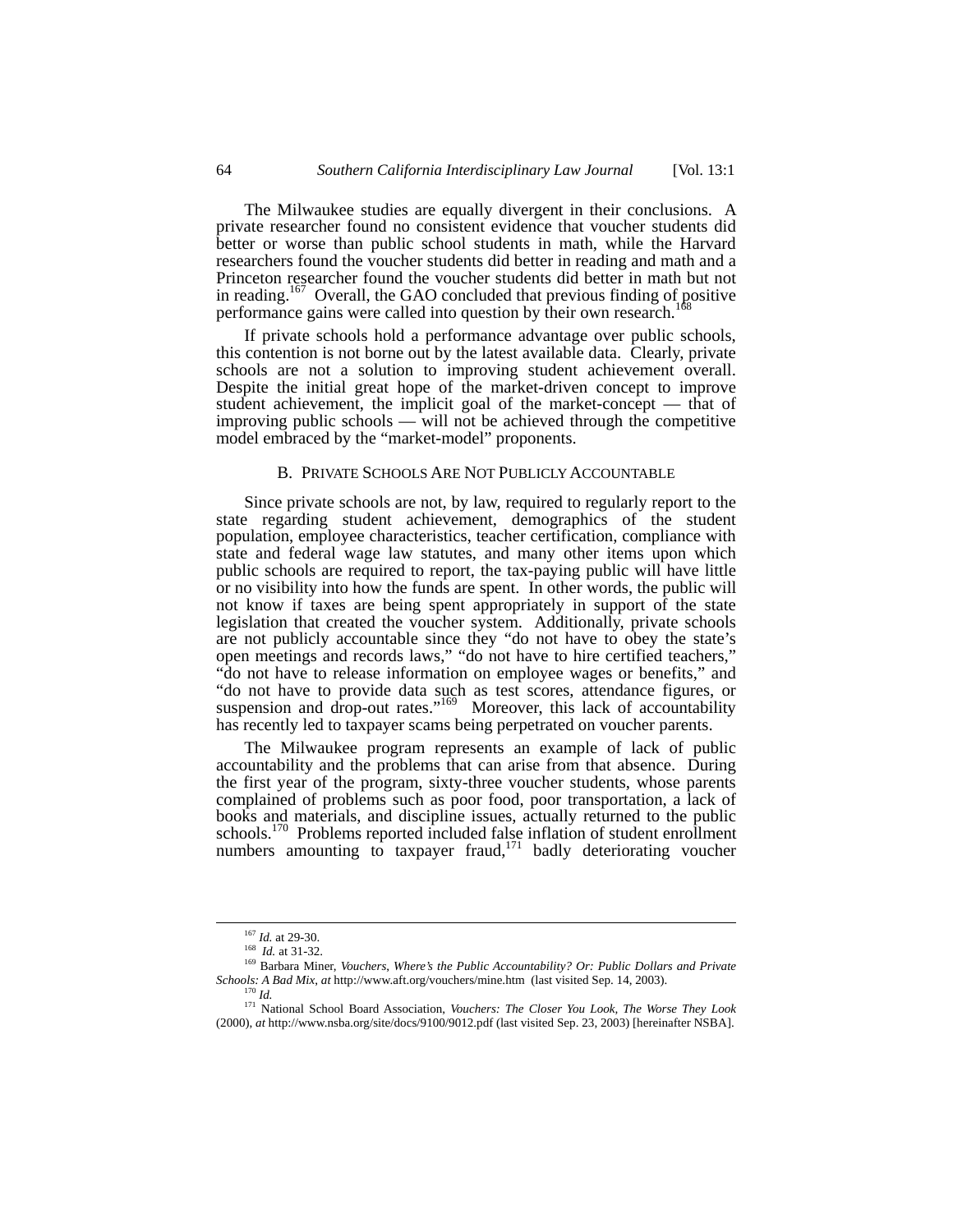school facilities, $172$  and unlicensed teachers, including one who had been convicted of first-degree murder.<sup>[173](#page-16-1)</sup>

A 1999 investigation conducted by the People for the American Way Foundation (PFAWF) and the NAACP found that some voucher schools were both unlawfully instituting admissions requirements for voucher students and forbidding voucher students from opting out of religious activities.[174](#page-16-2) The Wisconsin Department of Public Instruction (DPI) conducted an investigation in April 2000 and found it probable that seven voucher schools had unlawfully imposed admission requirements on voucher students.<sup>175</sup> Moreover, the  $2000$  Legislative Audit Bureau report found that nine Milwaukee voucher schools "had no accreditation, were not seeking accreditation, and administered no standardized tests."<sup>176</sup>

Similar problems are found in Ohio, where voucher schools are not subject to the state's public accountability system.<sup>177</sup> Voucher schools are exempt from Ohio proficiency testing, including the minimum standards set for awarding high school diplomas.<sup>178</sup> Voucher schools do not need to provide comprehensive information that is prepared annually on aspects of the public school district's operations.<sup>179</sup> This means that public money is being spent without any, or at most with little, accountability to the public for the areas or the results of those expenditures.

In 1997, the state of Ohio hired an independent auditor to evaluate the Cleveland voucher program. [180](#page-16-8) The auditor found approximately \$2 million in questionable expenses for the first year.<sup>181</sup> Additionally, the state was spending a wildly inflated amount of taxpayer money to provide transportation for the voucher students.<sup>182</sup> A 1999 audit also found that taxi companies were billing for absent students, costing the taxpayers about \$419,000. [183](#page-16-11)

<span id="page-16-0"></span> <sup>172</sup> *Murderer on Staff of State-Funded Private School*, PLAIN DEALER, July 1, 1999, *in* NSBA, *supra* note 171 ("The 110-year-old building had no fire alarm, no sprinkler system, broken windows, lead paint flaking off the walls at dangerous levels, and little, if any, heat in the winter"). 173 *Id.*

<span id="page-16-3"></span><span id="page-16-2"></span><span id="page-16-1"></span><sup>174</sup> People for the American Way, *Facts About Vouchers* (2003), *available at*

http://www.pfaw.org/pfaw/general/ (last visited Jan. 19, 2003) [hereinafter *Facts About Vouchers*]. 175 *Id.*

<span id="page-16-4"></span><sup>176</sup> Wisconsin Legislative Audit Bureau, *An Evaluation: Milwaukee Parental Choice Program*  (2000), *in Facts about Vouchers*, *supra* note 174, *available at* http://www.pfaw.org/pfaw/general (last visited Jan. 19, 2003).

<span id="page-16-6"></span><span id="page-16-5"></span><sup>177</sup> OHIO REV. CODE ANN. § 3302.01 (2001).

<sup>&</sup>lt;sup>178</sup> *Id.* at § 3313.976(A)(3) (mandating that voucher schools need only meet standards in place as of 1992).

<span id="page-16-7"></span><sup>179</sup> *Id*. at § 3302.03.

<span id="page-16-8"></span><sup>180</sup> *See Facts About Vouchers*, *supra* note 174.

<span id="page-16-10"></span><span id="page-16-9"></span><sup>181</sup> *Id.*

<span id="page-16-11"></span><sup>&</sup>lt;sup>182</sup> *Id.* The auditor found that in its first year of operation \$1.4 million had been spent to provide taxis for voucher students. The auditor found that this averaged out to be about \$16 per voucher student while the average cost for transportation for public school students was a little more than \$3. <sup>183</sup> *Id.*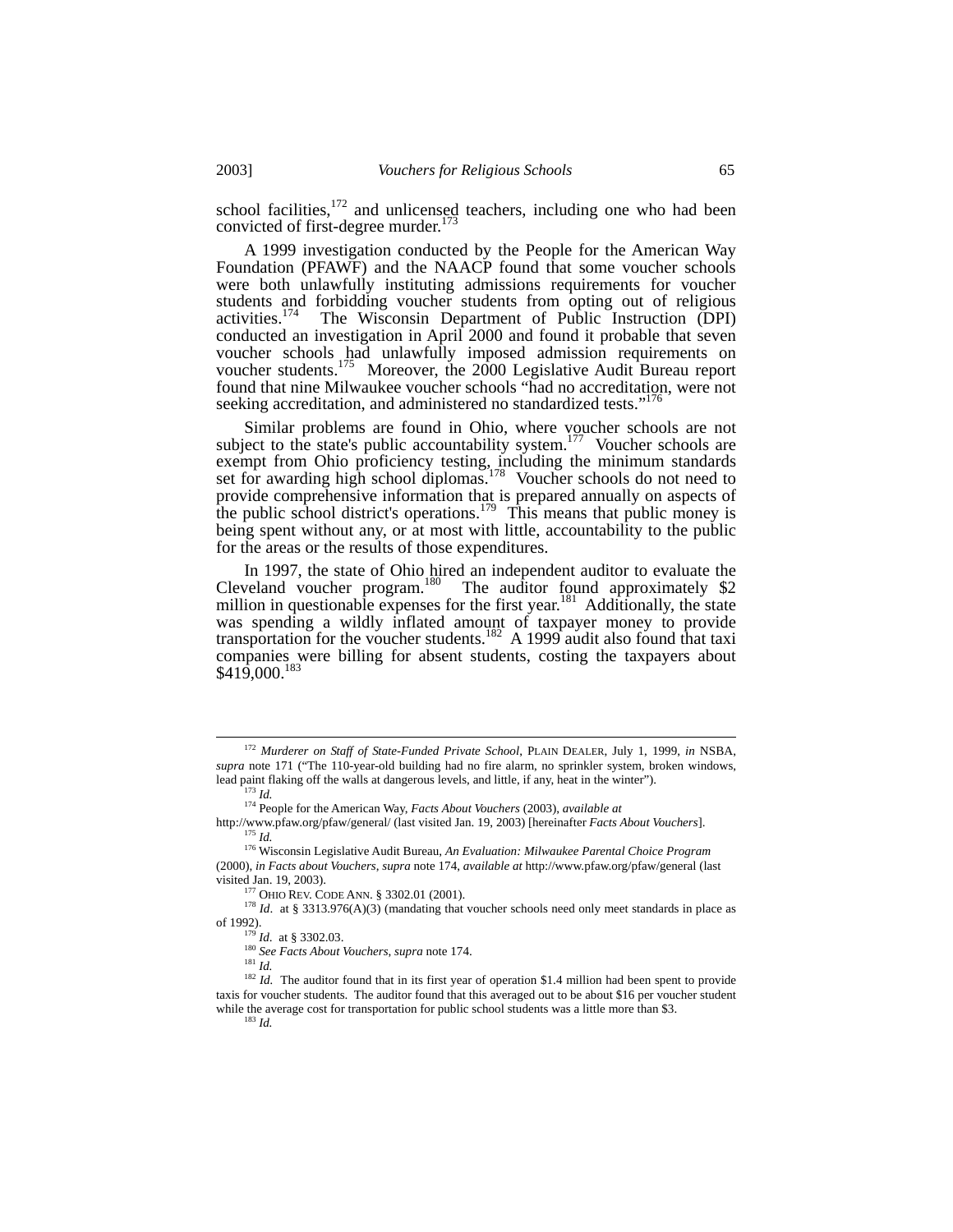Also in Ohio, five schools collected about \$1 million in voucher payments before their applications had even been processed.<sup>184</sup> These schools were operating and receiving voucher funding, despite being in serious violation of fire code regulations and receiving citations for "health hazards, inadequate curricula and unqualified teachers."<sup>185</sup> At least one voucher school had a rather Draconian philosophy about discipline: tying children up with tape and putting paper bags over their heads.<sup>186</sup> Additional problems cited included falsifying records to collect voucher funds without actually accepting voucher students and conducting lessons through video rather than taught by actual teachers.<sup>1</sup>

Florida's voucher program has had similarly dismal problems due to a lack of public accountability. In Florida, the law does not require voucher schools to administer tests or report test scores to the public.<sup>188</sup> Because no oversight of the Florida program exists, voucher schools can spend voucher money on virtually anything, including renovations of rental properties owned by a private voucher school's owner.<sup>[189](#page-17-5)</sup> For example, a Miami Herald investigation revealed that one non-profit agency which owned a private voucher school used \$413,966 of taxpayer dollars to make improvements to an unrelated property that had no association with the private school, other than having the same owner.<sup>[190](#page-17-6)</sup>

Many similar allegations of misconduct have been reported in the Florida voucher schools. Reported problems included "abusing students, misappropriating government funds, hiring unqualified teachers, and providing students with inadequate school supplies and services."<sup>191</sup> More specifically, one of Florida's largest voucher schools was accused of fraudulent accounting practices and was under investigation by the Florida Department of Law Enforcement.<sup>192</sup> Ultimately, in 2002, this school decided to halt acceptance of voucher students, presumably to avoid the continuing public scrutiny of their operations.<sup>19</sup>

Without any public accountability, voucher schools are not required to use funds in any particular way, nor are they required to conduct standardized testing, to hire qualified teachers, or follow the most basic safety and health codes. In light of these findings, the argument that vouchers benefit students rings hollow. It seems more apparent that vouchers benefit the private schools that can continue their practices, including religious indoctrination — all without any public accountability

<span id="page-17-0"></span> <sup>184</sup> *Id.*

<span id="page-17-1"></span><sup>185</sup> *Id.*

<span id="page-17-2"></span><sup>186</sup> *Id.*

<span id="page-17-3"></span><sup>187</sup> *Id.*

<span id="page-17-4"></span><sup>188</sup> FLA. STAT. ANN. § 229.0537(4)-(5) (2001). 189 *See Facts About Vouchers*, *supra* note 174.

<span id="page-17-6"></span><span id="page-17-5"></span>

<span id="page-17-7"></span><sup>190</sup> *Id*. 191 *Id.*

<sup>192</sup> *Id.*

<span id="page-17-9"></span><span id="page-17-8"></span><sup>193</sup> *Id*.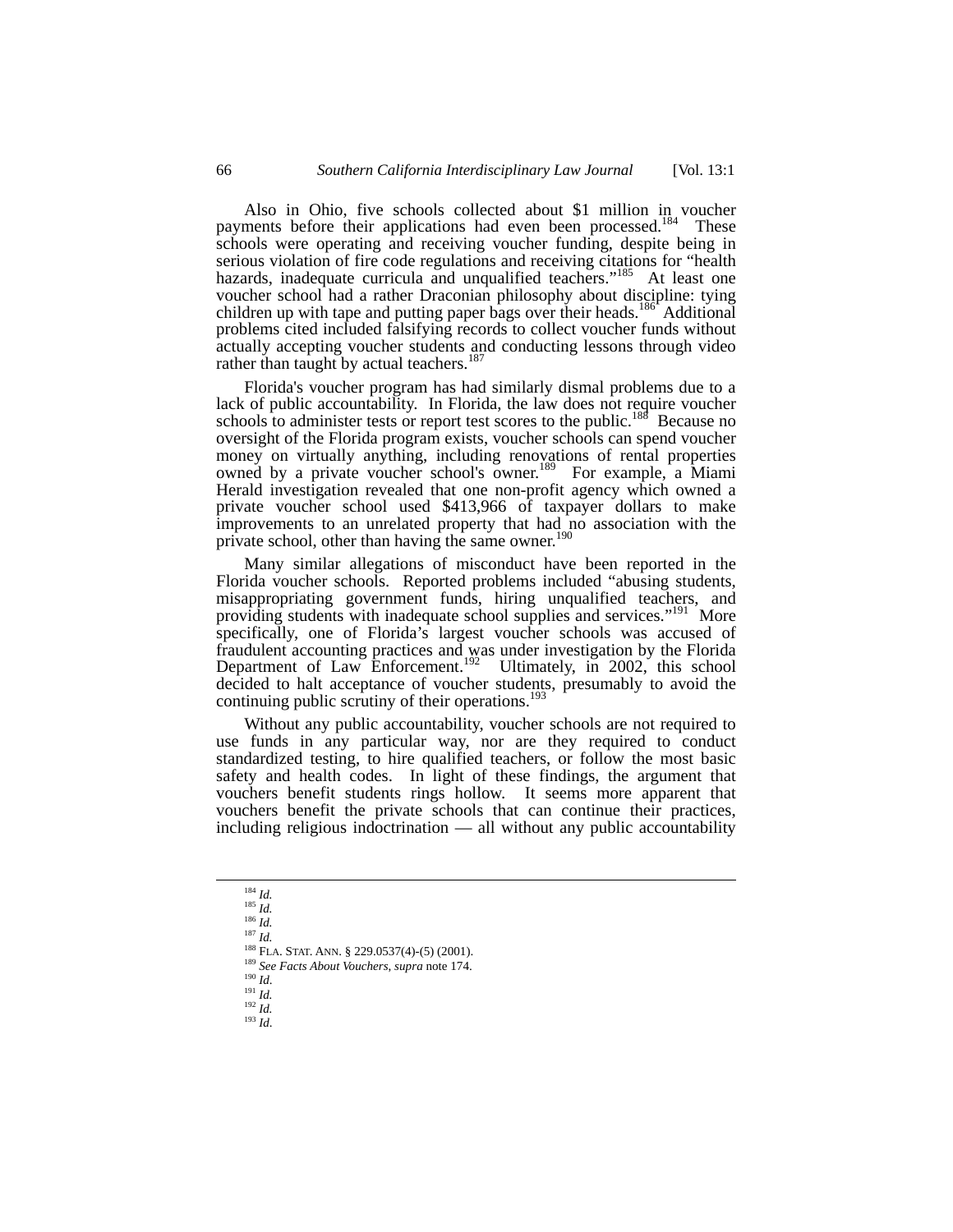for the way tax money is being spent — presumably in furtherance of the education of children.

Moreover, private schools may discriminate without consequences: voucher students "shed their constitutional rights to freedom of speech or expression at the schoolhouse gate."<sup>194</sup> Students, whose tuition is paid by taxpayers, do not have basic constitutional rights in voucher schools.<sup>195</sup> Such rights as freedom of religion, equal protection, and due process are not enforced in private schools because private school actions do not constitute state action.<sup>196</sup> For example, both Milwaukee and Cleveland voucher schools do not have to accept students with disabilities, including learning disabled children.<sup>197</sup> Nationwide, 68% of private schools in urban districts said they would "definitely or probably" not be willing to participate in a voucher program if they had to accept "special needs" students, such as those with learning disabilities or low academic achievement.<sup>198</sup> Additionally, voucher schools can choose which students to retain and which to expel. In other words, the schools themselves have absolute discretion with no oversight of their decisions.<sup>19</sup>

Although such rights initially were guaranteed to students in Milwaukee, the requirement was eliminated. Now, voucher schools are only "advised" to meet those rights.<sup>200</sup> The change in policy occurred after voucher schools and pro-voucher lawmakers complained about the requirement of enforcing constitutional rights in voucher schools.<sup>[201](#page-18-7)</sup>

When a child enters a voucher school, he or she enters a whole new world in which the Constitution does not apply. No one must answer for educational achievement, or lack thereof, or for how money is spent. In addition, no one is required to ensure that buildings are safe for children or that teachers are qualified. Also, because no one is accountable for disciplinary methods, discipline may become abusive rather than reasonable and humane. Finally, if private voucher schools are not<br>accountable for the education they provide the market driven yougher<sup>[202](#page-18-8)</sup> accountable for the education they provide, the market-driven voucher concept fails because the voucher students are essentially disappearing into a "Wonderland," where education is secondary to religious indoctrination and plain greed.

<span id="page-18-1"></span><span id="page-18-0"></span> <sup>194</sup> Tinker v. Des Moines Indep. Sch. Dist*.*, 393 US 503, 506 (1969).

<sup>&</sup>lt;sup>195</sup> JOHN F. WITTE, THE MARKET APPROACH TO EDUCATION: AN ANALYSIS OF AMERICA'S FIRST VOUCHER PROGRAM (Princeton Univ. Press 2000), *available* http://www.aft.org/research/Vouchers/trackrecord.htm (last visited Oct. 11, 2003).

<span id="page-18-3"></span><span id="page-18-2"></span><sup>196</sup> *Id.*

<sup>197</sup> R. Kenneth Godwin & Frank R. Kemerer, *School Choice Tradeoffs: Liberty, Equity, and Diversity, in* NSBA, *supra* note 171.

<span id="page-18-4"></span><sup>198</sup> *See* NSBA, *supra* note 171. *See generally* US DEPARTMENT OF EDUCATION, BARRIERS, BENEFITS AND COSTS OF USING PRIVATE SCHOOLS TO ALLEVIATE OVERCROWDING IN PUBLIC SCHOOLS (1998), *at* http://www.aft.org/research/vouchers/research/usvoucher.html (last visited Sep. 23, 2003).

<span id="page-18-5"></span><sup>&</sup>lt;sup>3</sup> See WITTE, *supra* note 195.

<span id="page-18-6"></span> $^{200}$  *Id.* <sup>201</sup> *Id.*

<span id="page-18-7"></span>

<span id="page-18-8"></span><sup>202</sup> *See* FRIEDMAN, *supra* notes 144.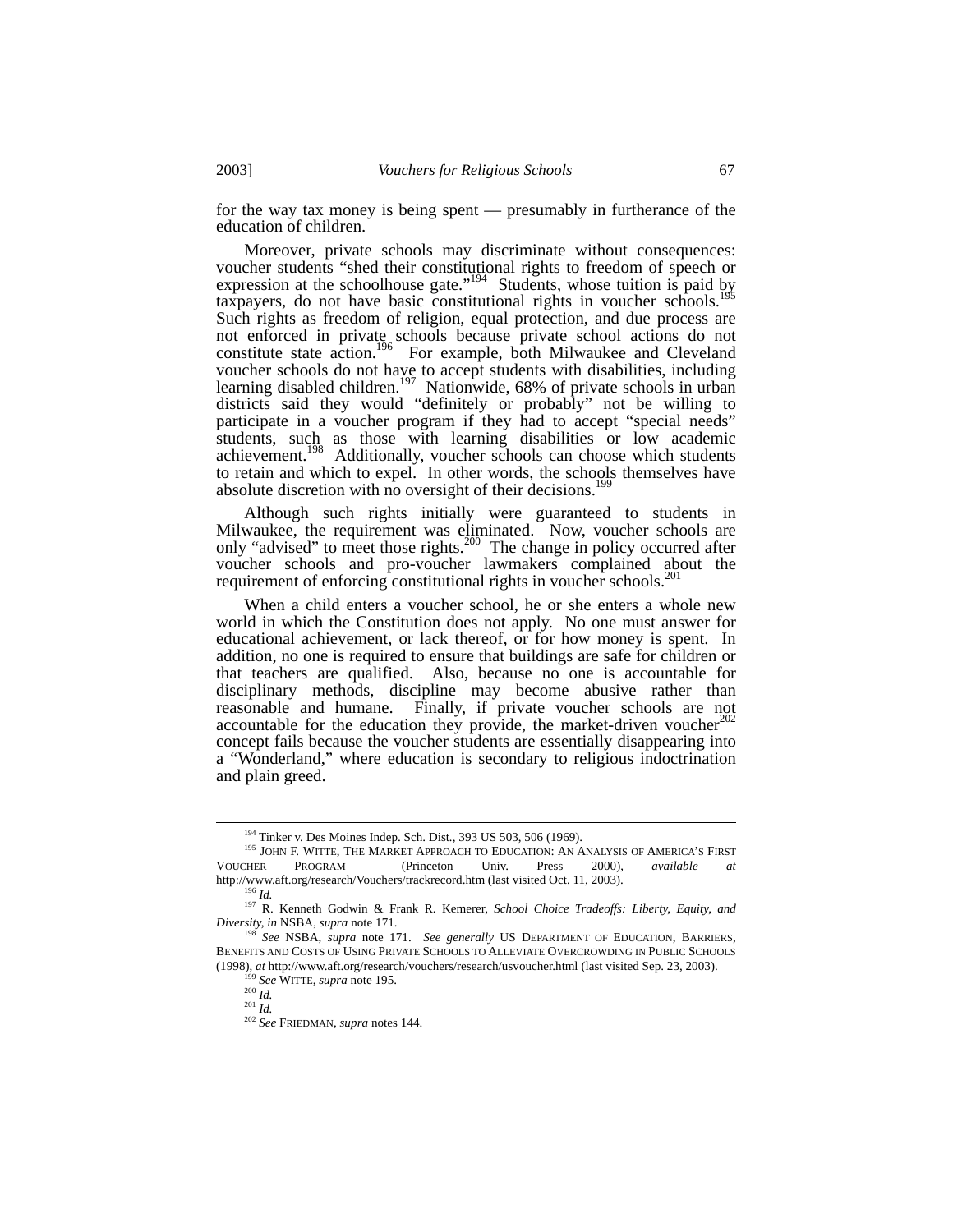#### C. VOUCHERS CAN POTENTIALLY UNDERMINE *BROWN V. BOARD OF EDUCATION*

Since private voucher schools are not subject to any desegregation order, they can be completely race-exclusive without suffering any consequences. If white students overwhelmingly avail themselves to voucher programs, a phenomenon that has actually occurred in the Cleveland voucher program,<sup>203</sup> the public schools will undergo a statesanctioned and tax dollar-supported "resegregation" to a degree unseen since before *Brown v. Board of Education*. A "growing chorus<sup>"204</sup> of black educators and activists has "literally given up on integration and now press[es] for improving the quality of the one-race schools that most urban black children attend.<sup>5205</sup> However, the failure of integration "cannot be entirely blamed on the Supreme Court and the decisions that ended judicial supervision of school districts that had achieved unitary status."<sup>20</sup>

School resegregation has already had a damaging impact on black students.<sup>207</sup> An August 2001 report issued by the NEAP showed that the math scores of black students, which had made steady gains since 1990, dropped off sharply between 1996 and 2000.<sup>208</sup> Education experts attributed this decline to the poor-quality schools most of the black students were forced to attend.<sup>209</sup> When the statistics are broken down by race, the NEAP study reveals a dramatic disparity in performance.<sup>210</sup> Studies have repeatedly demonstrated that "attending school with substantial numbers of white students improves the academic performance of black children."<sup>211</sup> This does not reflect any innate differences in the races but, rather, the reality that predominately white schools have financial advantages manifested by better teachers, better equipment, libraries, and availability of Advanced Placement courses.[212](#page-19-9) Moreover, a major drawback of school reform proposals is that much credence is given to measuring results with scores from standardized testing.<sup>213</sup> One consequence of "teaching to the test" is that school officials "pressure teachers to rely on old-fashioned methods of rote learning," $214$ <sup>r</sup> methods that were once considered the mainstay of "separate but equal" schools pre-*Brown*.

Voucher schools are free to discriminate in enrollments and in expelling students, all without constitutional consequences. Voucher options can permit families to select insular and homogenous educational

<span id="page-19-0"></span> <sup>203</sup> *See* METCALF, *infra* note 215.

<span id="page-19-1"></span><sup>&</sup>lt;sup>204</sup> PETER IRONS, JIM CROW'S CHILDREN 344 (2002).

<span id="page-19-2"></span><sup>205</sup> *Id.* at 343.

<span id="page-19-3"></span><sup>206</sup> *Id.* at 338. S*ee also* Missouri v. Jenkins, 515 US 70 (1995).

<span id="page-19-4"></span><sup>207</sup> *See* IRONS, *supra* note 204 at 340.

 $208$  *Id.* 

<span id="page-19-6"></span><span id="page-19-5"></span><sup>209</sup> *See id.*

<span id="page-19-7"></span> $^{210}$  *Id.* 

<span id="page-19-8"></span><sup>211</sup> *Id.* at 341.

<span id="page-19-9"></span><sup>212</sup> *See* IRONS, *supra* note 204 at 344.

<span id="page-19-10"></span><sup>213</sup> *Id.* at 345.

<span id="page-19-11"></span><sup>214</sup> *Id.*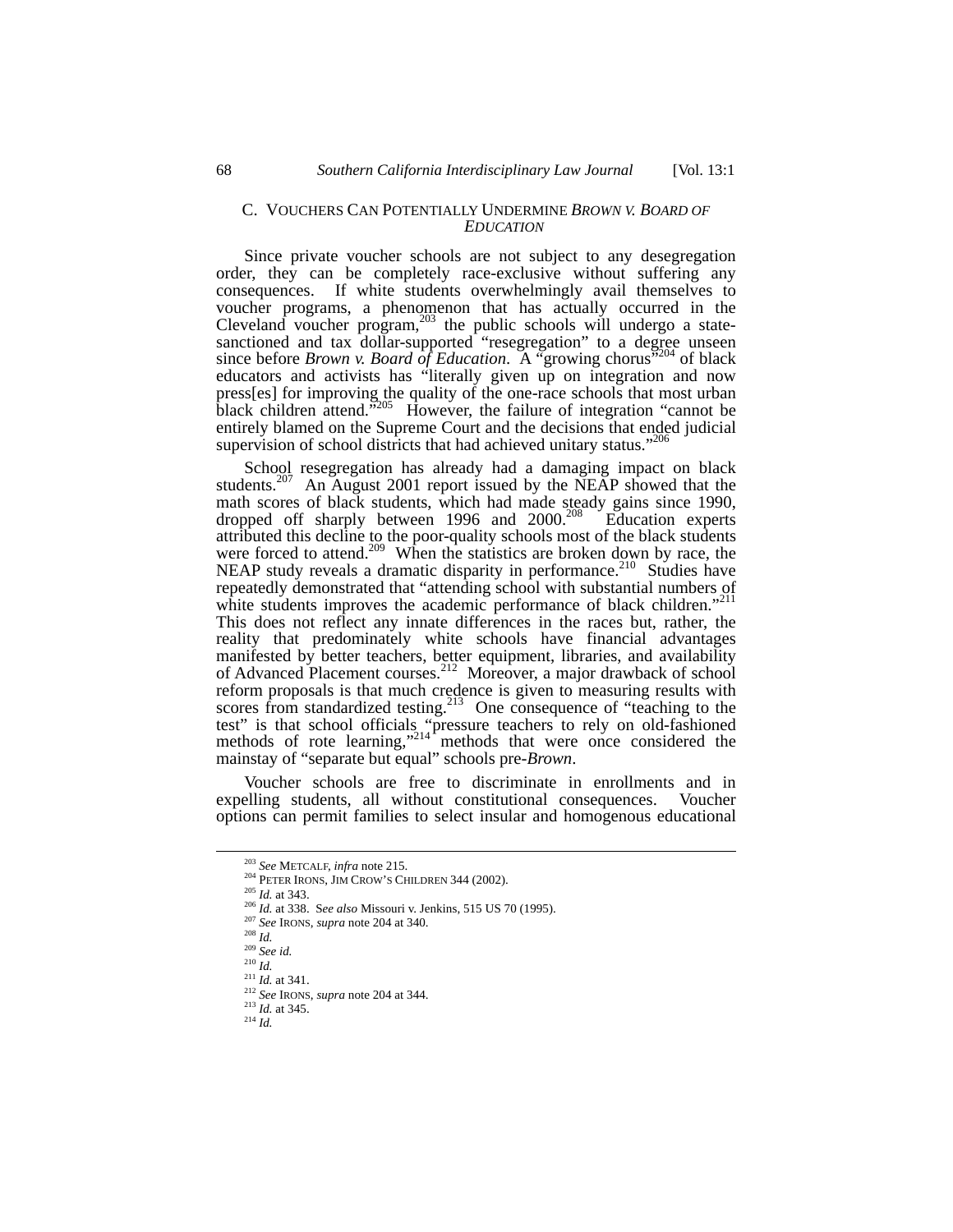environments. The latest study of the Cleveland voucher program found that the program contributes to racially isolated education.<sup>215</sup> This study showed that voucher students are disproportionately white compared to their public school peers. For example, in the spring of 2000, even though whites represented just 14.4% of Cleveland public school non-voucher students, they represented 32.3% of voucher recipients.<sup>216</sup> In contrast, African-American students composed 74% of the publ[ic](#page-20-1) school nonvoucher students but represented only 54.6% of voucher recipients.<sup>2</sup>

Similarly, in Milwaukee, the GAO reported that 96% of voucher students were minorities in 1994-1995, but by 1998-1999, the number of voucher students who were minorities decreased to  $79$  percent.<sup>218</sup> The official state evaluator of the voucher program found that this "program originally intended to aid poor, minority families in Milwaukee's inner city seem[ed] to be subsidizing what we may infer to be primarily white families.'

Voucher schools are already changing the demographic landscape of the public schools. In Cleveland, public non-voucher schools in the 1999- 2000 school year were 19.5% white while the voucher schools were 29.9% white. $220$  The trend of resegregation in Cleveland is relatively small thus far, but seems to be going in the direction of the pre-*Brown* demographic landscape. To elaborate, in 1996, 70.1% of the public non-voucher school students were African-American and  $21\%$  were white.<sup>221</sup> Only three years later, in 1999, the public schools were 70.4% African-American and 19.5% white.<sup>222</sup> This demonstrates that the voucher program is having the effect of "white flight" into the voucher schools while increasing the racial isolation of the public non-voucher schools. Since the surrounding suburban school districts refused to participate in the program, and since vouchers are awarded to white students in greater percentages than that of white students represented in the public school population, the trend will most likely continue and the public schools will become even more racially isolated. $^{2}$ 

Moreover, a recent Harvard study found that private schools are generally more segregated than public schools. In 1997, "[Seventy-eight percent] of the private school students in the nation were white, but the

<span id="page-20-0"></span> <sup>215</sup> Kim Metcalf, *Cleveland Scholarship Program Evaluation, 1998-2000 Technical Report,* INDIANA CENTER FOR EVALUATION, Sep. 2001, *available at*

http://www.indiana.edu/%7Eiuice/documents/clev4techrep.pdf (last visited Sep. 23, 2003). This study was commissioned by the state of Ohio and conducted by researchers from Indiana University.

<span id="page-20-1"></span><sup>216</sup> *Id.* at 29.

<span id="page-20-2"></span><sup>217</sup> *Id.*

<span id="page-20-3"></span><sup>218</sup> *Id.* at 19.

<span id="page-20-4"></span><sup>219</sup> *See* WITTE, *supra* note 195.

<span id="page-20-5"></span><sup>220</sup> *See* GAO Report, *supra* note 163 at 42.

<span id="page-20-6"></span> $^{221}$  *Id.* 

<span id="page-20-8"></span><span id="page-20-7"></span><sup>222</sup> *Id.*

<sup>223</sup> *See* BRIAN P. GILL ET AL., RHETORIC VERSUS REALITY: WHAT WE KNOW AND WHAT WE NEED TO KNOW ABOUT VOUCHERS AND CHARTER SCHOOLS xviii, 52, 213-14 (Rand Publications 2001), *available at* http://www.rand.org/publications/MR/MR1118 (last visited Jan. 18, 2003).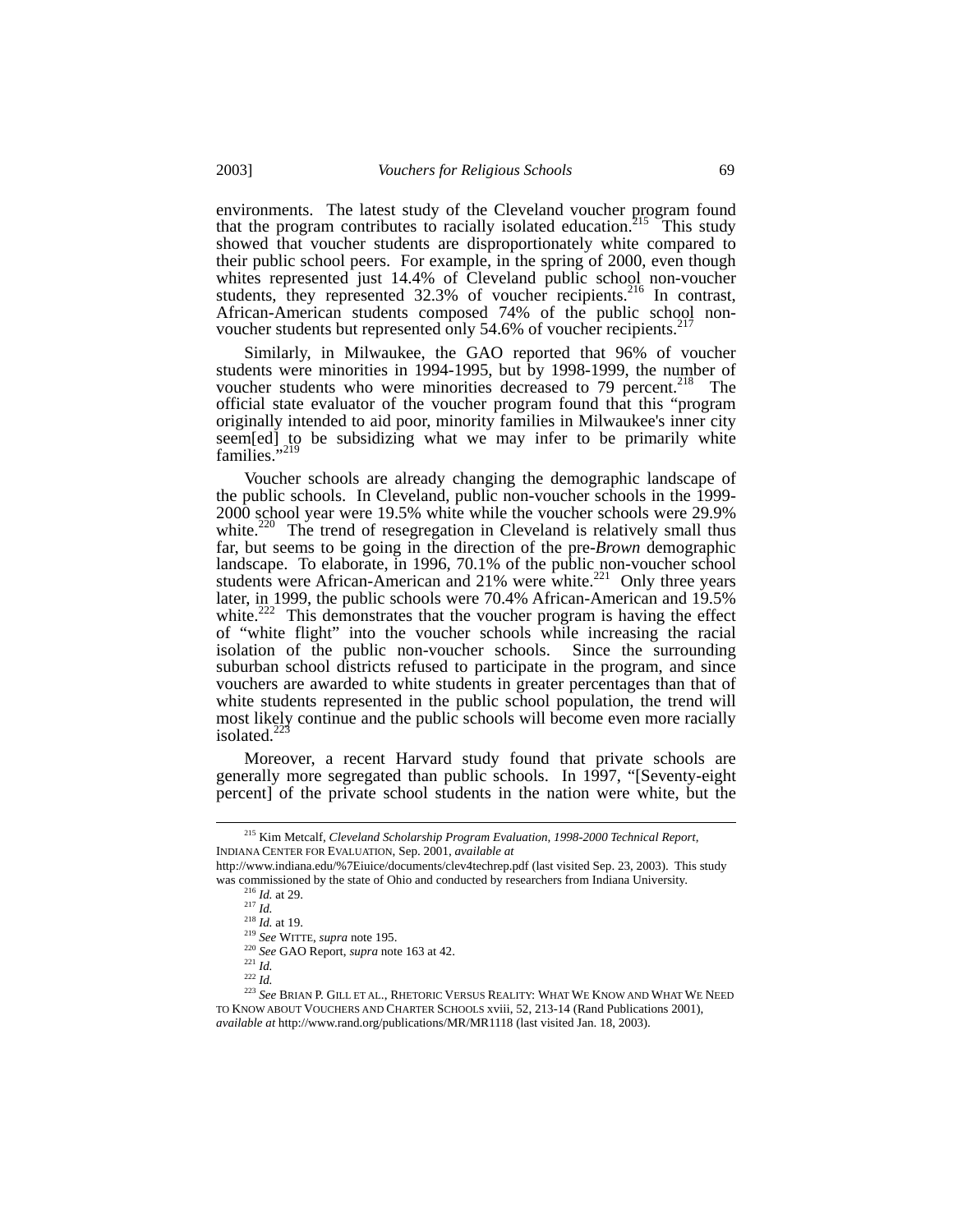average black private student was enrolled in a school that was only 34% white." $224$  In public schools, 64% of students were white while the average black public school student attended a school that was  $33\%$  white.<sup>225</sup> This means that racial isolation is as prevalent for black private school students as it is for white private school students.<sup>226</sup> Additionally, the 2002 Harvard Civil Rights Project study found that black-white segregation is greatest among Catholic schools.<sup>227</sup> The Harvard researchers showed that, on average, black private school students attend Catholic schools that are 31% white, non-Catholic religious schools that are 35% white, and secular private schools that are  $\frac{41\%}{100}$  white.<sup>228</sup> The researchers concluded that the underlying assumption that attending private schools will further school integration is simply false.<sup>[229](#page-21-5)</sup>

One argument in favor of vouchers is that they will allow minority students greater access to schools, which, historically, have been predominantly white. "In fact, [however,] black students in the private sector are just as segregated from whites as in the public sector; white students in the private sector generally [still] attend overwhelmingly white schools."<sup>230</sup> In other words, the private schools in the nation are just as segregated as the public schools. The nation has come full circle back to the *Plessy* principle of "separate but equal." School vouchers will most likely exacerbate this *sub silentio* reversal of *Brown*.

Yet another recent study by the Harvard Civil Rights Project corroborates the contention that resegregation of the public schools nationwide has been increasing dramatically over the past twelve years. This study reveals that the "desegregation of black students, which had increased continuously from the 1950s to the late 1980s, has now receded to levels not seen in three decades." [232](#page-21-8) The authors also discovered the emergence of a large group of virtually 100% minority schools, dubbing these schools "apartheid" schools.<sup>233</sup> "One-sixth of the nation's black

<span id="page-21-5"></span><span id="page-21-4"></span>

<span id="page-21-8"></span> $2^{232}$  *Id.* at 4. Statistics from 2000 show that whites are the most segregated group in the nation's public schools, attending schools that are, on average, 80% white. Whites attending private schools are even more segregated than their public school counterparts.

<span id="page-21-9"></span> $^{233}$  *Id.* at 5.

<span id="page-21-0"></span> <sup>224</sup> Sean F. Reardon & John T. Yun, *Private School Racial Enrollments and Segregation*, HARVARD UNIVERSITY CIVIL RIGHTS PROJECT (2002), *available at*

http://www.civilrightsproject.harvard.edu/research/deseg/private\_schools02.php (last visited Sep. 23, 2003) [hereinafter Reardon study].

<span id="page-21-1"></span> $^{225}$  *Id.* 

<span id="page-21-2"></span><sup>226</sup> *Id.*

<span id="page-21-3"></span><sup>227</sup> *Id.* <sup>228</sup> *Id.*

<sup>229</sup> *Id.* at 7. 230 *Id.*

<span id="page-21-7"></span><span id="page-21-6"></span>

<sup>231</sup> Erica Frankenberg et al., *A Multiracial Society with Segregated Schools: Are We Losing the Dream?*, HARVARD UNIVERSITY CIVIL RIGHTS PROJECT (2003), *available at* http://www.civilrightsproject.harvard.edu/research/reseg03/AreWeLosingtheDream.pdf (last visited Sep. 23, 2003). This study found that more black students were attending 90-100% minority schools in 2000 than in 1980. The exposure of black to white students in their schools has decreased across all regions from 1988-2000. In 1988, the average black student attended schools that were 36.2% white; in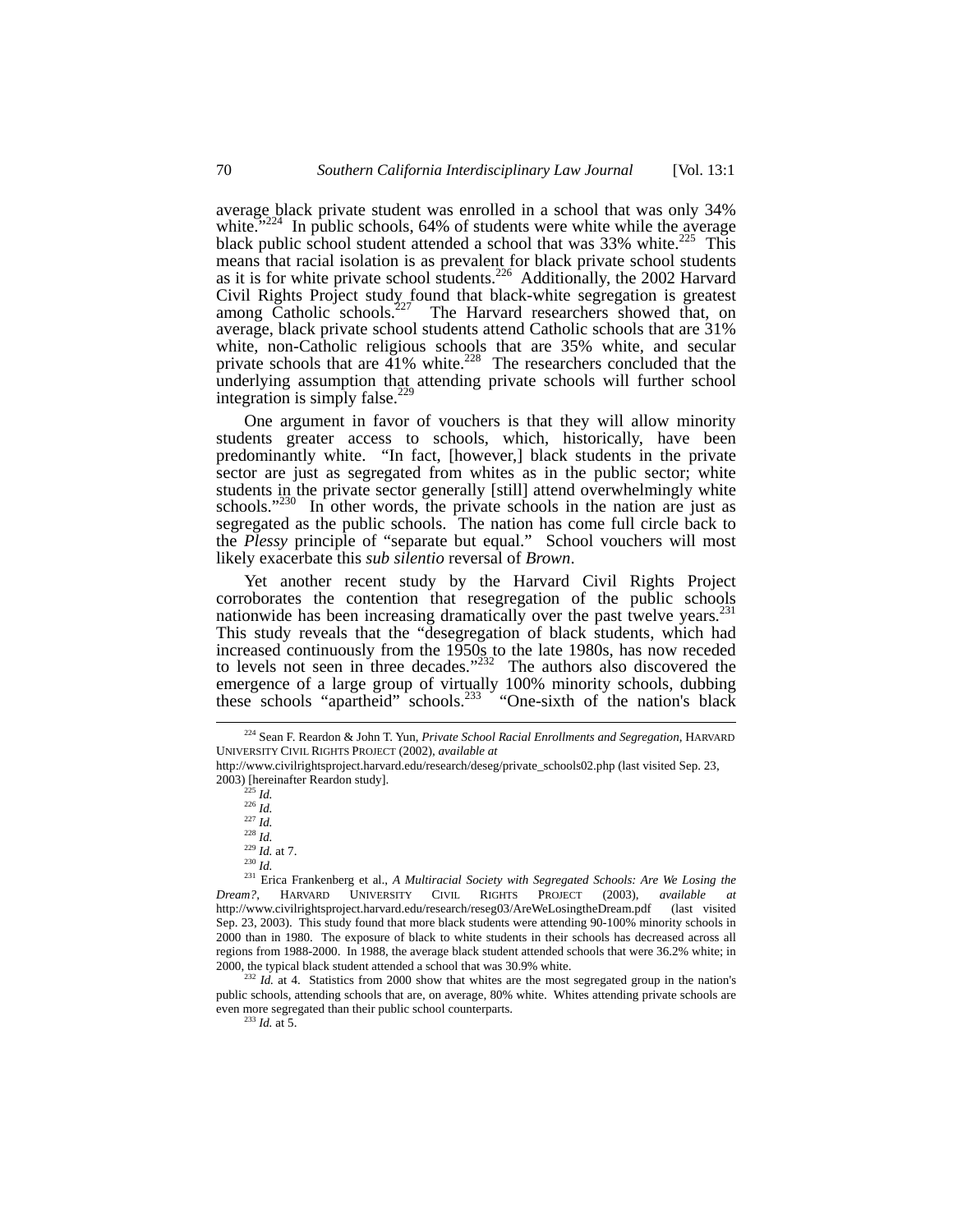students and one-fourth of black students in the Northeast and Midwest" attend these apartheid schools.<sup>234</sup> Overall, "during the 1990s, the proportion of black students in majority white schools has decreased by 13 percentage points, to a level lower than any year since 1968."<sup>[235](#page-22-1)</sup>

The data also reveals long-term trends in large central city school districts in Florida, Ohio, and Wisconsin — all states where voucher programs have been in operation for varying lengths of time. From 1967 to 2000, white enrollment in the Miami-Dade, Florida public schools decreased by  $53\%^{236}$  — a percentage that is exceeded only by Dallas,  $237$ Milwaukee,<sup>238</sup> Santa Ana<sup>239</sup> and Boston<sup>240</sup> in the twenty-seven districts studied. Also, between 1967 and 2000, white enrollment in the Cleveland, Ohio public schools decreased by 24% while black enrollment increased by  $15\%$   $\frac{241}{41}$  $\frac{241}{41}$  $\frac{241}{41}$ 15%.

It seems demonstrably clear that voucher programs will only worsen the rapid resegregation that is occurring nationwide. The data above reveals a strong correlation between voucher programs and the resegregation of public schools. The states where vouchers are used reveal an alarming pattern of resegregation. For example, among public schools where the majority of the students are white, Wisconsin public schools are ranked as the tenth most racially isolated for black students in the nation,  $242$ while Massachusetts and Ohio public schools are ranked seventeenth and fourteenth, respectively.<sup>243</sup> Yet, the hallmark of the Cleveland voucher program is parental choice,  $2^{44}$  and commentators suggest that an unconstrained choice in a voucher or charter program will lead to higher levels of segregation than those currently seen.<sup>2</sup>

Additional data also confirm these findings. It is clear that resegregation is already occurring in Milwaukee. In 1990, the Milwaukee public schools were 55% African-American and 29% white.<sup>246</sup> However, in 1998, the public school enrollment of African-Americans increased to 61.4% while white enrollment dropped to  $20.2\%$ .  $247$ 

If voucher programs are implemented in other cities, there is no reason to believe they would function any differently unless they are implemented in a "needs-directed" or "match the public school districts demographics"

<span id="page-22-0"></span> $\begin{array}{c} {^{234}} \; Id. \\ {^{235}} \; Id. \; \mathrm{at} \; 6. \end{array}$ 

<span id="page-22-2"></span><span id="page-22-1"></span><sup>&</sup>lt;sup>236</sup> *Id.* at 57.

<span id="page-22-3"></span><sup>&</sup>lt;sup>237</sup> *Id.* White enrollment in Dallas dropped 55% between 1967 and 2000.

<span id="page-22-4"></span><sup>&</sup>lt;sup>238</sup> *Id.* White enrollment in Milwaukee dropped 54% between 1967 and 2000.

<span id="page-22-5"></span><sup>&</sup>lt;sup>239</sup> *Id.* White enrollment in Santa Ana dropped 61% between 1967 and 2000.

<span id="page-22-6"></span><sup>&</sup>lt;sup>240</sup> *Id*. White enrollment in Boston dropped 58% between 1967 and 2000.

<span id="page-22-7"></span><sup>241</sup> *Id.*

<span id="page-22-8"></span> $^{242}$  *Id.* at 50.

<span id="page-22-9"></span><sup>243</sup> *Id.*

<span id="page-22-10"></span><sup>&</sup>lt;sup>244</sup> Zelman, 536 U.S. at 651.

<span id="page-22-11"></span><sup>245</sup> *See* GILL, *supra* note 223 at xix.

<span id="page-22-13"></span><span id="page-22-12"></span><sup>246</sup> *See* GAO Report, *supra* note 163 at 20.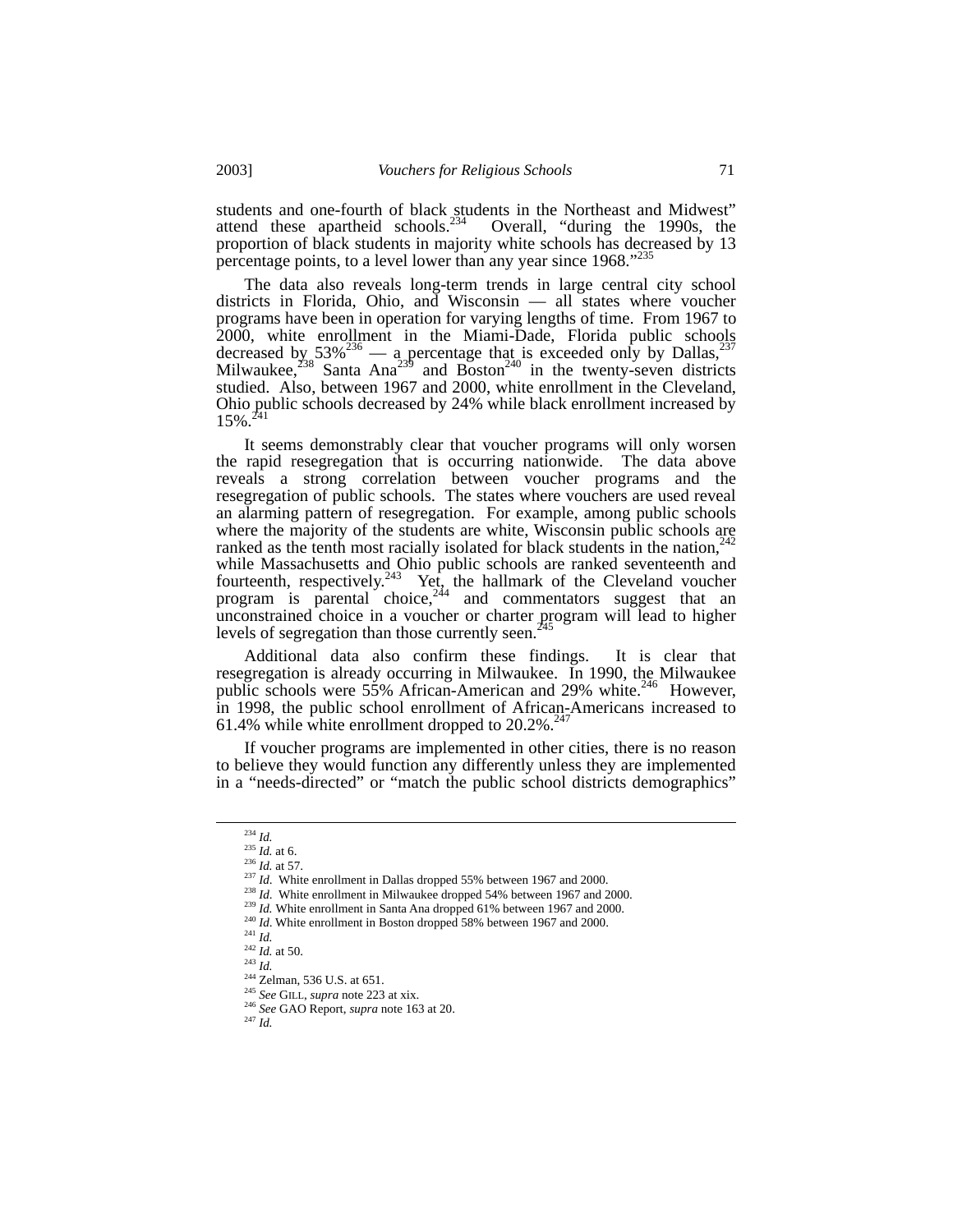method.<sup>248</sup> Thus, these vouchers represent a dramatic resegregation of the nation's public schools — all paid for with public tax dollars.

# D. VOUCHERS WILL STRIP PUBLIC SCHOOLS OF FUNDING

An ongoing problem for public schools is a lack of funding. Voucher proponents argue that the funding of voucher schools and the funding of public schools are conceptually separate; increasing voucher spending is not directly correlated with decreased funding of public schools.<sup>[249](#page-23-1)</sup> But, in fact, the funding of these vouchers is absolutely correlated to public school funding as enacted by state legislatures. By law, voucher funding is paid directly from state funds set aside for public schools. Vouchers thus conflict with the fundamental interest of the majority of children who cannot benefit from a quality public education. $250$ 

For example, the Milwaukee voucher program, with 10,789 students, cost an estimated \$59.4 million in the 2001-2002 school year, with nearly half the cost paid by diverting state aid from Milwaukee Public Schools.<sup>251</sup> Moreover, Columbia University Professor Henry Levin found that Milwaukee voucher schools cost taxpayers almost \$1,000 more per student than Milwaukee public schools when comparing the same grade levels, and factoring out transportation and special education costs, which vouchers schools are not required to provide.

The Kansas City Charter school movement represents a case study of what may occur when funding is stripped from public schools.<sup>253</sup> The draining of funds due to voucher schools can be analogized to the Kansas city Missouri School District (KCMSD) situation because both involve the removal of much-needed funds from the public school district where such funds are more likely to benefit the majority of the students.

According to a study produced in 2001, charter schools have had a substantial financial impact on the  $KCMSD.<sup>254</sup>$  The funding for the KCMSD is based on student enrollment, a number that has steadily declined since the introduction of charter schools. In the fall of 1998, before charter schools opened, KCMSD had a total enrollment of 34,097 students.<sup>255</sup> As of September 2002, the Kansas City charter schools had

<span id="page-23-1"></span>

<span id="page-23-0"></span><sup>&</sup>lt;sup>248</sup> *See infra text accompanying notes 254-266.* 249 *See JAMES G. DWYER, VOUCHERS WITHIN REASON 80 (Cornell Univ. Press 2002).* 

<span id="page-23-3"></span><span id="page-23-2"></span><sup>250</sup> *See* DWYER, *supra* note 249.

<sup>251</sup> *Funding for the Milwaukee Parental Choice Program*, WISCONSIN LEGISLATIVE FISCAL BUREAU, (2001), *available at* http://www.dpi.state.wi.us/dpi/dfm/sms/doc/mpc01fnf.doc (last visited Jan. 20, 2003).

<span id="page-23-5"></span><span id="page-23-4"></span><sup>252</sup> *See* WITTE, *supra* note 195.

<sup>&</sup>lt;sup>253</sup> Charter schools differ from voucher schools in that they are strictly public schools that are publicly funded but generally privately managed — rather than under direct control of the target school district. In contrast, voucher schools are private schools which are privately managed, mostly sectarian, and can now be publicly funded due to the holding in *Zelman*. 254 Research & Training Associates, *Charter School Performance Study: Kansas City Charter* 

<span id="page-23-6"></span>*Schools* (2001), *available at* http://www.dese.state.mo.us/divimprove/charterschools/kcperformance.pdf (last visited Jan. 20, 2003) [hereinafter R&T Associates].

<span id="page-23-7"></span><sup>255</sup> Lynn Franey, *Enrollment Rises at KC Charter Schools*, KANSAS CITY STAR, Oct. 10, 2002.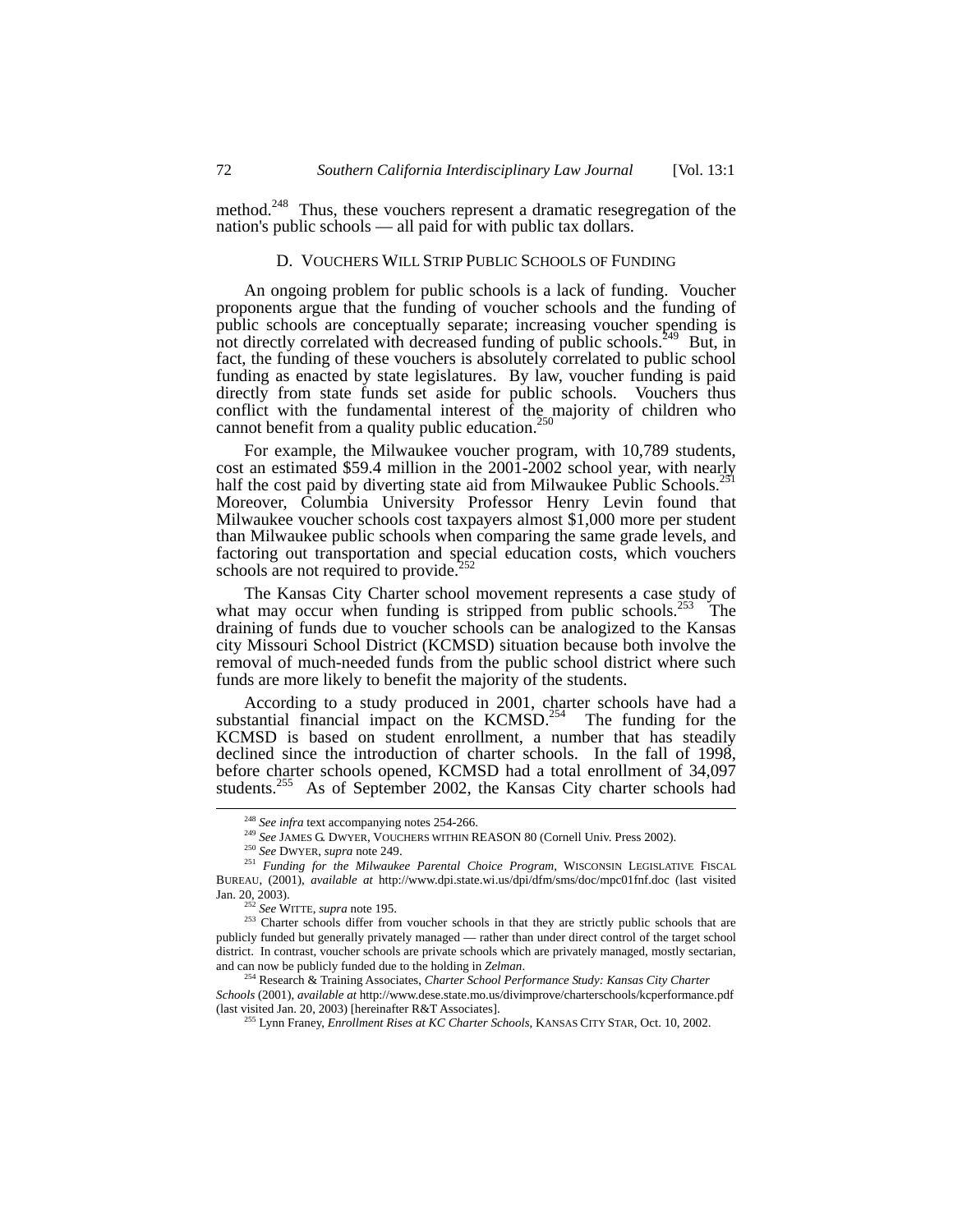enrolled 6,685 students while the district had an enrollment of only 27,239 students.<sup>256</sup> Thus, charter enrollment represented almost 20% of the total students enrolled in Kansas City "public" schools (charter and public schools combined). According to the Center for Education Reform, Kansas City is among the leaders in charter school enrollment.<sup>257</sup> Missouri is cited as a "model" for charter school reform because it targets "at-risk students and other special populations."<sup>258</sup> But this also raises the "issue about whether specifically targeting minority and/or low-income children is the equivalent of segregation or a means by which equity in academic achievement may be attained."<sup>259</sup> According to the Missouri enabling statute, the charter schools must reflect the demographics of the public schools in the city in which the charters are implemented.<sup>260</sup> About 83% of the current population in the KCMSD is of minority descent, as compared to 85% in charter schools.<sup>261</sup> But this does not reflect the reality that many of the individual charter schools are far less integrated.<sup>[262](#page-24-6)</sup>

Dr. Bernard Taylor, the current superintendent of the KCMSD, cites charter schools as a direct cause of budgetary problems in the district.<sup>263</sup> The district loses \$5,300 per student who attends a charter school instead of attending the KCMSD.<sup>264</sup> When this amount is projected, it "means [the KCMSD] can expect to lose up to \$10 million to charters and other districts.<sup>7265</sup> Based on enrollment percentages, the inescapable conclusion is that 80% of the students are paying for "alternative" education being offered to 20% of the students by charter schools.

Perhaps this impact to the public schools could be justified if charter schools were achieving a resultant, correlated increase in student performance. But such is not the case. In fact, student performance at charter schools is meaningfully and statistically worse than student performance in the public schools of KCMSD, despite charters being managed and staffed by "expert" educators who have an "educational vision" and "higher standards."

To date, the Cleveland voucher program provides the most comprehensive and startling data of funding for school vouchers. In the

 <sup>256</sup> *Id.*

<span id="page-24-1"></span><span id="page-24-0"></span><sup>257</sup> *Id.*

<span id="page-24-2"></span><sup>258</sup> *See* R&T Associates, *supra* note 254 at 15.

<span id="page-24-3"></span><sup>259</sup> *Id.*

<span id="page-24-4"></span><sup>&</sup>lt;sup>260</sup> MO. REV. STAT. § 160.410 (2003).

<span id="page-24-6"></span><span id="page-24-5"></span><sup>261</sup> *See* R&T Associates, *supra* note 254 at 20.

<sup>&</sup>lt;sup>262</sup> Id. Academy of Kansas City, Banneker Charter, Lee Tolbert Charter, and Genesis School are almost 100% African-American. Gordon Parks, Hogan Preparatory Academy, and Westport-Edison are 95% African-American. The Urban Community Leadership Academy is 90% African-American. This means that more than half of the charter schools are more "segregated" than the KCMSD overall.

<sup>263</sup> Tracy Allen, *Teacher Vacancy Cuts Considered in District's 2003 Budget Proposal*, THE CALL, June 14, 2002, *available at* http://www.kccall.com/News/2002/0614/Front\_Page/026.html. 264 *Id.*

<span id="page-24-9"></span><span id="page-24-8"></span><span id="page-24-7"></span>

 $\frac{265}{Id.}$ 

<span id="page-24-10"></span><sup>266</sup> *Id.* at 13.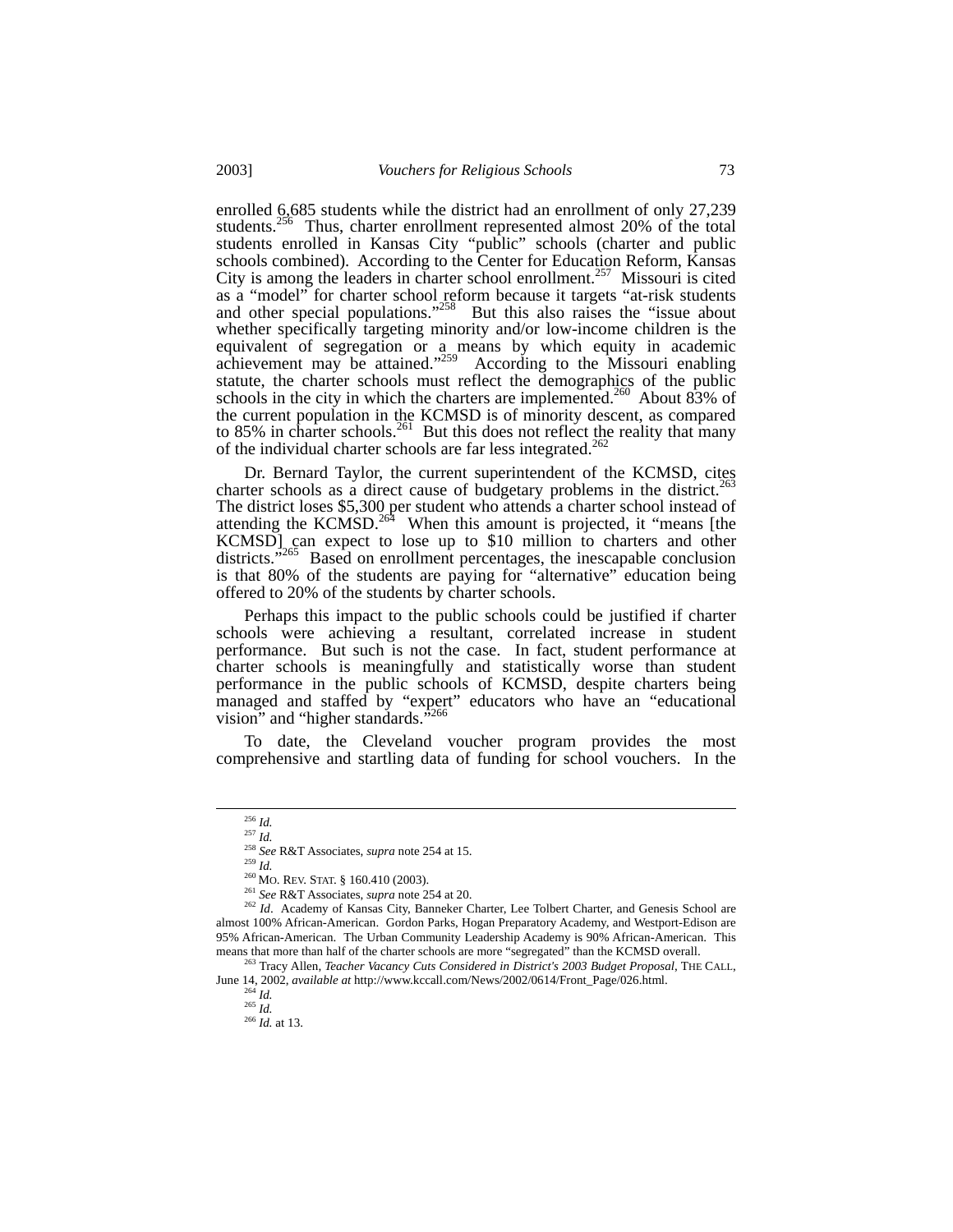2001-2002 school year, 4,266 Cleveland students received vouchers.<sup>267</sup> Funding for the program comes from Ohio's Disadvantaged Pupil Impact Aid program.<sup>268</sup> These funds were earmarked to provide benefits for disadvantaged public school students, as well as for pre-schools, all-day kindergartens, smaller class sizes, and reading improvement programs.<sup>[269](#page-25-2)</sup>

The voucher program has largely benefited students already enrolled in private schools.<sup>270</sup> This fact alone demonstrates that sorely needed money is being drained from public schools to fund vouchers for students who already attend private school. As of September 2001, the estimated cost of the Cleveland voucher program was more than \$33 million.<sup>271</sup> This is money that could be used to improve public school education for the 94% of students who do not receive vouchers. Furthermore, the Cleveland public schools have not seen a cost-saving from the withdrawal of students from public schools. A 1999 study by KPMG LLP found that the Cleveland School District's operating costs have continued to increase, despite having fewer students because voucher students come from all over the district.<sup>27</sup>

The lack of cost-savings makes perfect sense when one considers the reality that schools must still remain open even though the voucher-student no longer attends the facility. This is because the facility must still operate — without the money it once received — because the voucher student no longer attends. Since many voucher students were already enrolled in private schools before receiving the voucher, the cost to the district has actually increased while the funding funneled to the public school district has decreased through the awarding of vouchers. Almost 25% of the costs of the Cleveland program in its first year went toward tuition for students who were already enrolled in private schools and paying their own tuition.<sup>273</sup> A more recent study found that one in three voucher students were actually enrolled in private school before receiving the voucher.<sup>274</sup> The Cleveland voucher program diverts millions of dollars from the public school system while serving only a very small percentage of total students.

Similarly, in Milwaukee, after religious schools were added to the "voucher-eligible" list of schools in 1998, the voucher program

<span id="page-25-0"></span> <sup>267</sup> *See* GAO Report, *supra* note 163.

<span id="page-25-3"></span><span id="page-25-2"></span><span id="page-25-1"></span>

<sup>&</sup>lt;sup>268</sup> *Id.*<br><sup>268</sup> *Id.*<br><sup>269</sup> *See* OHIO REV. CODE ANN. § 3314.08.

<sup>&</sup>lt;sup>270</sup> Cleveland School Vouchers: Where the Students Come From, Policy Matters Ohio, in NBSA, *supra* note 171.

<span id="page-25-4"></span><sup>&</sup>lt;sup>271</sup> See People for the American Way, *Five Years and Counting: A Closer Look at the Cleveland Voucher Program 2.* Sep. 25, 2001, *available at Voucher Program* 2, Sep. 25, 2001, *available at*  http://www.pfaw.org/pfaw/general/default.aspx?iod=1381 (last visited Jan. 19, 2003).

<span id="page-25-5"></span><sup>272</sup> KPMG LLP, *Cleveland Scholarship and Tutoring Program: Final Management Study* 9-5 (Sep. 9, 1999), *cited at* http://www.pfaw.org/pfaw/general/default.aspx?oid=5444 (last visited Dec. 31, 2003).

<span id="page-25-6"></span><sup>273</sup> American Federation of Teachers, *The Cleveland Voucher Program: Who Chooses? Who Gets Chosen? Who Pays?* iii (1997), *available at* http://www.aft.org/research/reports/clev/lawdoes.htm (last visited Jan. 20, 2003).

<span id="page-25-7"></span><sup>274</sup> Zach Schiller, *Cleveland School Vouchers: Where the Students Come From*, *in* AFT, *supra* note 148.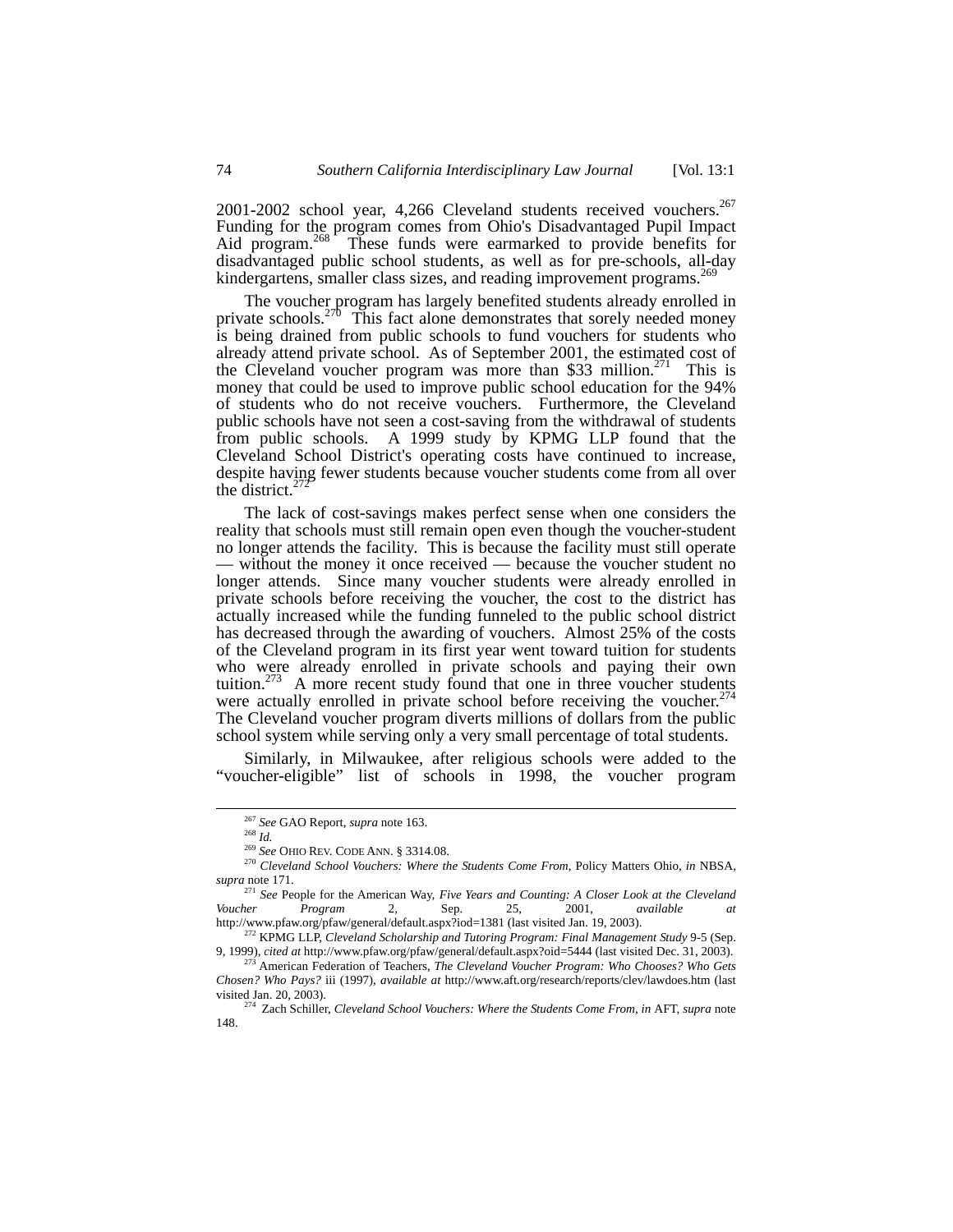experienced its largest growth in enrollment of students receiving vouchers who had already been attending private schools.<sup>275</sup> In 1998-1999, 46% of the new voucher students were already enrolled in private schools before receiving a voucher.<sup>[276](#page-26-1)</sup>

From a strictly utilitarian perspective, vouchers are bad public policy because the majority of the students must remain behind in public schools with ever-decreasing funding and ever-increasing segregation while a small number of voucher students benefit at their expense. "A justice-driven education system requires that all children have an equal share"<sup>277</sup> in limited public funds available for education. Instead of "No-Child Left Behind," vouchers result in most children left behind.

## IV. CONCLUSION

It can be inferred that voucher programs will have a similarly deleterious impact on funding available for public schools as seen in the Milwaukee, Cleveland, and, by analogy, in Kansas City Charter Schools.<sup>278</sup> Voucher schools do not achieve great performance gains for their students while money is continually being drained away from the public schools for the miniscule number of voucher beneficiaries. Even if the voucher schools are found to achieve performance "superiority" over the public schools at some future time, it will be at a net cost to the public schools that simply cannot be sustained in a democracy. The few voucher schools should not be allowed to benefit when the cost is so high to the majority. Even though the parties who benefit from vouchers are sympathetic, in the long run, vouchers will be harmful to the state of American public education. Perhaps most importantly, vouchers will do nothing to stem the increasing tide of the resegregation of public schools — indeed, vouchers will only accelerate the trend already deviating from the promise of *Brown*.

Just as significantly, the *Zelman* decision flies in the face of one of the founding principles of the United States: strict separation of church and state. A program cannot arguably be neutral when the vast majority of its funding flows to sectarian institutions. Even if the program is neutral on its face, its operation is clearly partisan because its principal effect is the support of religious institutions to the near exclusion of private school alternatives. It is unavoidable that the voucher programs will eventually lead to entanglement of church and state because an institution that receives private funds must be publicly accountable in some fashion. If religious institutions are allowed to discriminate freely, the public will demand accountability. Religious institutions will likely argue that if the public is

<span id="page-26-0"></span> <sup>275</sup> *See* Wisconsin Department of Public Instruction, *Milwaukee Parental Choice Program Facts and Figures for 1998-1999, Breakdown of Choice Enrollment by Where Enrolled in Prior School Year*, *available at* http://www.dpi.state.wi.us/dpi/dfm/sms/mpscfnf.html (last visited Jan. 20, 2003).

<span id="page-26-1"></span><sup>276</sup> *Id.* 

<span id="page-26-2"></span><sup>277</sup> *See, e.g.,* COOKSON, *supra* note 5 at 127.

<span id="page-26-3"></span><sup>278</sup> *See supra* text accompanying notes 254-266.